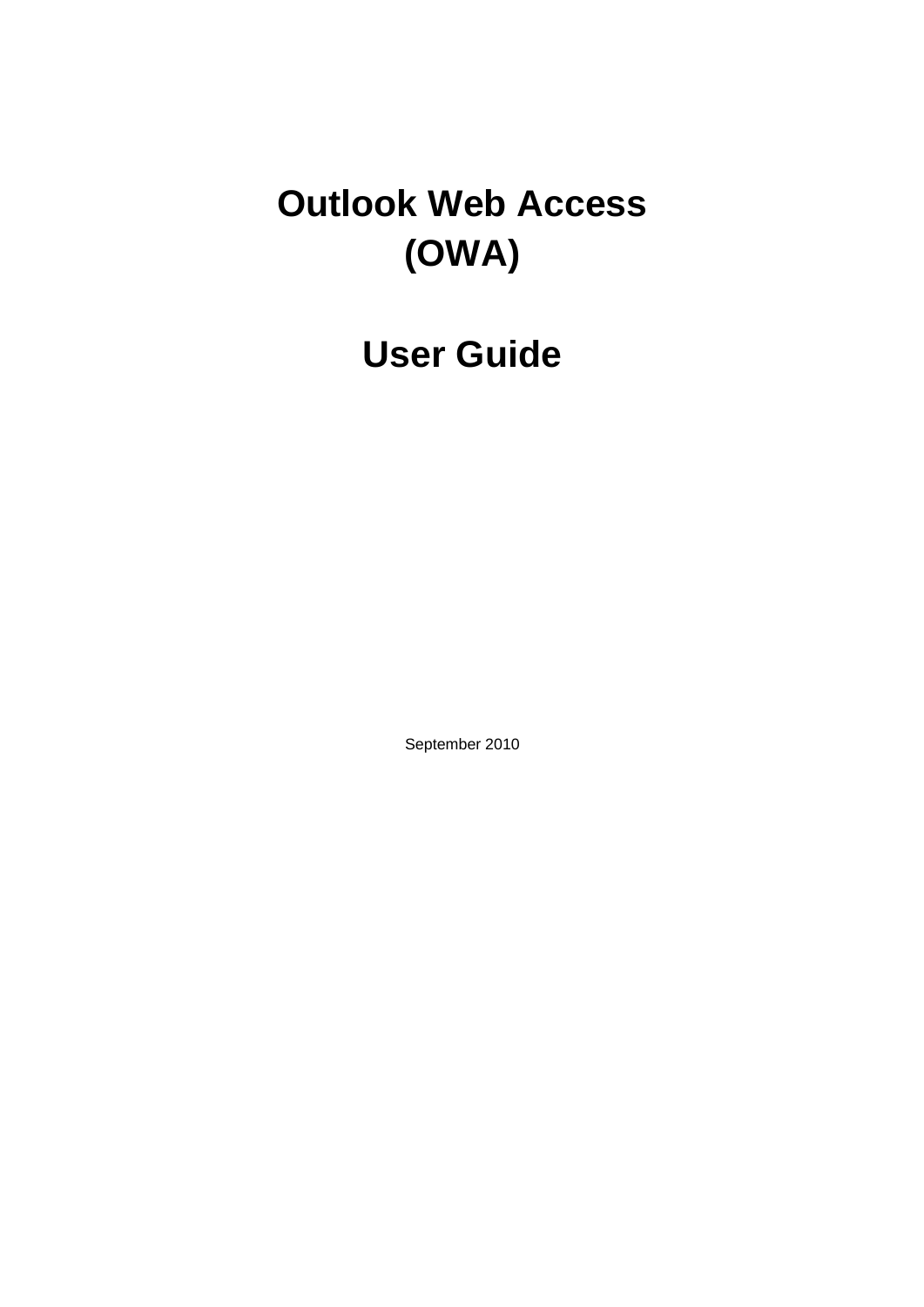

# **TABLE OF CONTENTS**

| 1.0           |       |                                                 |  |
|---------------|-------|-------------------------------------------------|--|
| 1.1           |       | OUTLOOK WEB ACCESS - SECURITY CONSIDERATIONS  4 |  |
| 2.0           |       |                                                 |  |
| 2.1           |       | LOGGING IN TO YOUR EMAIL ACCOUNT VIA OWA 5      |  |
| $2.2^{\circ}$ |       |                                                 |  |
|               | 2.2.1 |                                                 |  |
|               | 2.2.2 |                                                 |  |
|               | 2.2.3 |                                                 |  |
| 2.3           |       |                                                 |  |
|               | 2.3.1 |                                                 |  |
|               | 2.3.2 |                                                 |  |
|               | 2.3.3 |                                                 |  |
|               | 2.3.4 |                                                 |  |
|               | 2.3.5 |                                                 |  |
| 3.0           |       |                                                 |  |
| 3.1           |       |                                                 |  |
| 3.2           |       |                                                 |  |
|               | 3.2.1 | Addressing the Message by Typing in the Name13  |  |
|               | 3.2.2 | Addressing the Message Using the Address Book14 |  |
|               | 3.2.3 |                                                 |  |
| 3.3           |       | ADDING THE SUBJECT AND TEXT TO THE MESSAGE16    |  |
| 3.4           |       |                                                 |  |
| 3.5           |       |                                                 |  |
| 3.6           |       |                                                 |  |
|               | 3.6.1 |                                                 |  |
|               | 3.6.2 |                                                 |  |
|               | 3.6.3 |                                                 |  |
|               | 3.6.4 |                                                 |  |
|               | 3.6.5 |                                                 |  |
|               | 3.6.6 |                                                 |  |
| 3.7           |       |                                                 |  |
| 4.0           |       |                                                 |  |
| 4.1           |       |                                                 |  |
| 4.2           |       |                                                 |  |
| 4.3           |       |                                                 |  |
| 4.4           |       |                                                 |  |
| 4.5           |       |                                                 |  |
| 4.6           |       |                                                 |  |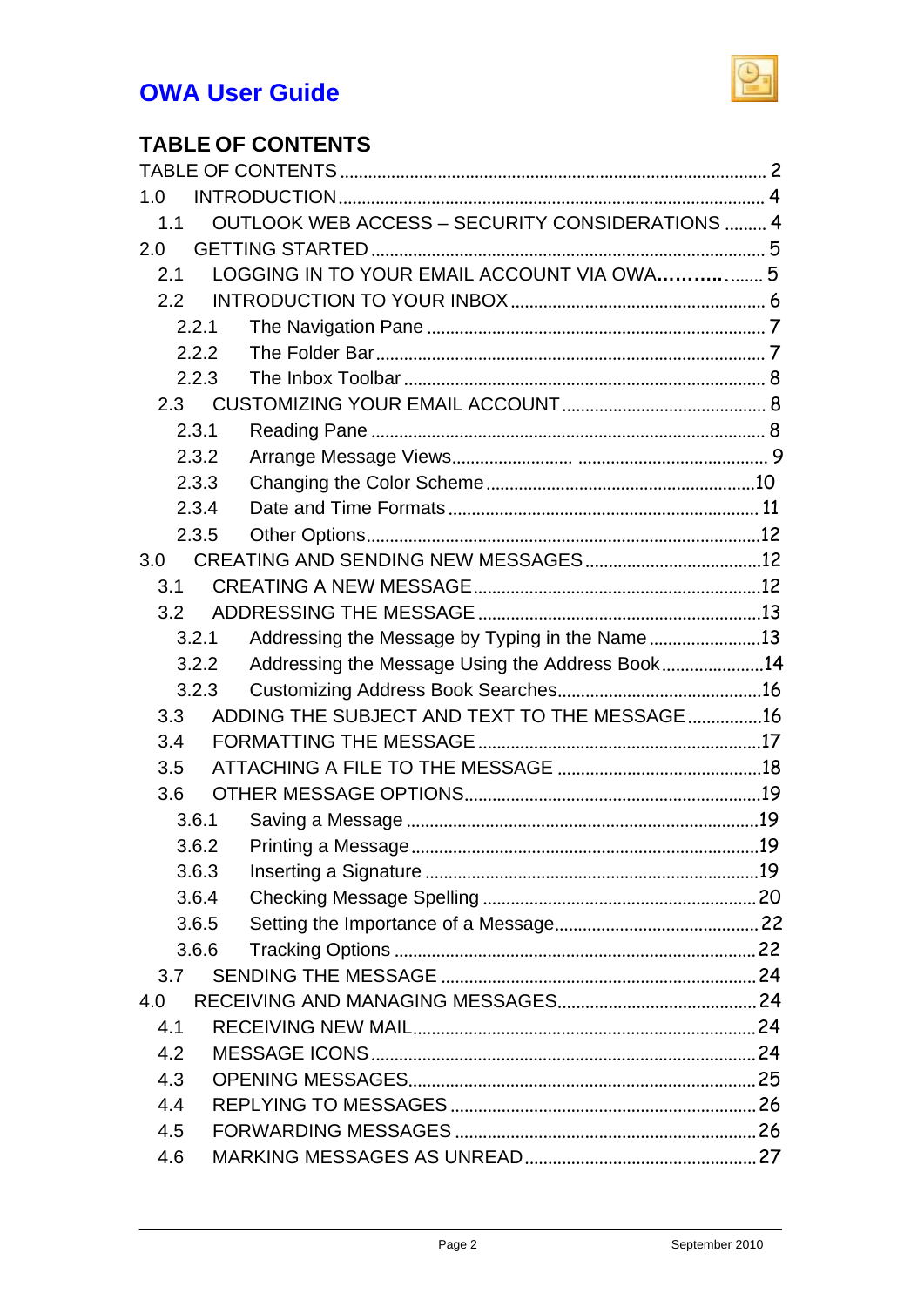

| 4.7                                             |  |
|-------------------------------------------------|--|
| 4.8                                             |  |
| 4.9                                             |  |
| 4.10                                            |  |
| 5.0                                             |  |
| 5.1                                             |  |
| 5.2                                             |  |
| 5.3                                             |  |
| 6.0                                             |  |
| 61                                              |  |
| 6.1.1                                           |  |
| 7.0                                             |  |
|                                                 |  |
|                                                 |  |
|                                                 |  |
|                                                 |  |
| 8.0                                             |  |
| 9.0                                             |  |
| 9.1                                             |  |
| 9.2                                             |  |
| 10.0                                            |  |
| 11.0                                            |  |
| 11.1 GETTING HELP WITHIN OUTLOOK WEB ACCESS  40 |  |
|                                                 |  |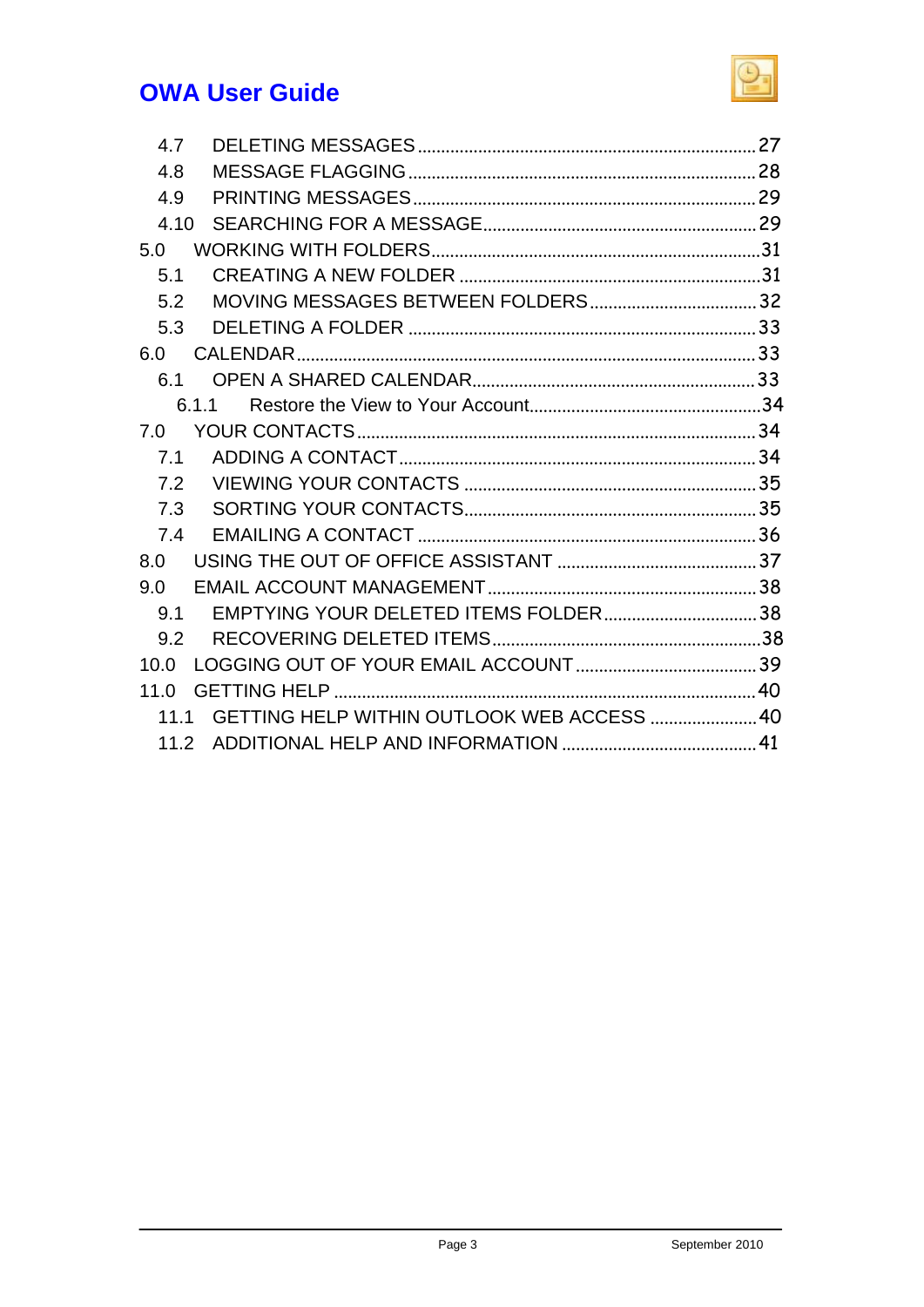

### **1.0 INTRODUCTION**

You can access your email account from your workstation at your main work site using Outlook Web Access (OWA), or a computer in any location that has Internet access, without additional software or workstation configurations. OWA allows you to access all your contacts, your calendar, and it has a comprehensive **Help** section. Some other features:

- customize how you view your messages within OWA, mark items as read or unread, and flag messages
- search for messages
- use the auto signature, global directory and personal contacts
- use calendars and open shared calendars
- set up rules (filters) within OWA

### **1.1 OUTLOOK WEB ACCESS – SECURITY CONSIDERATIONS**

The following are steps to protect your information when you are away from your primary work site and using public access computers such as those in Internet cafés or public libraries.

- Logging on never select the option that allows you to save your password for later use.
- Sending Attachments If you need to send an attachment, make sure that the computer is running virus protection software. If it isn't, don't send the attachment from that computer.
- Opening Attachments Save any attachments to a folder or a location you can easily find, such as the desktop. When you're finished with the attachment, close the program you used to view it, then delete the attachment and empty the recycle bin.
- Always Logging Off when finished Click the OWA **Log Off**  button in the upper right hand corner to log off.
- Remove your browsing history and personal data:
	- **Microsoft Internet Explorer**: from the menu, choose **Tools / Options**. In the **Temporary Internet files**  section, click **Delete Files**.
	- **Firefox:** from the menu, choose Tools / Clear Private Data. **Click to check all boxes**, then click **Clear Private Data Now**
	- o Close down the browser and if practical, shut down the computer.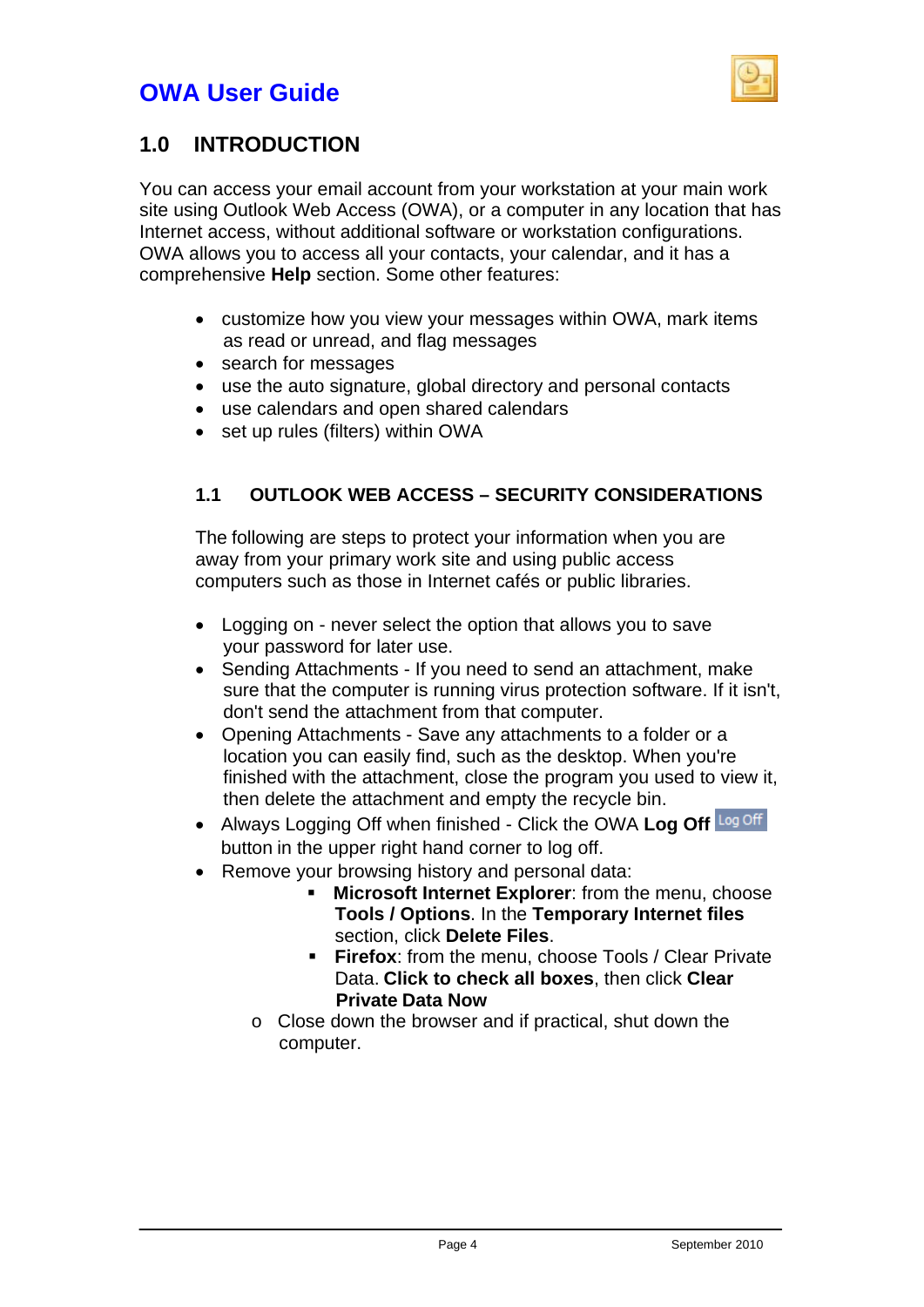

### **2.0 GETTING STARTED**

#### **2.1 LOGGING IN TO YOUR EMAIL ACCOUNT VIA OWA**

Use Microsoft Internet Explorer browser for full functionality. To start:

- Launch the Internet Explorer program: **C** Internet Explorer
- In the address bar, type: [https://ca.mail.ca.gov/OWA](https://ca.mail.ca.gov/), then press **<Enter>**



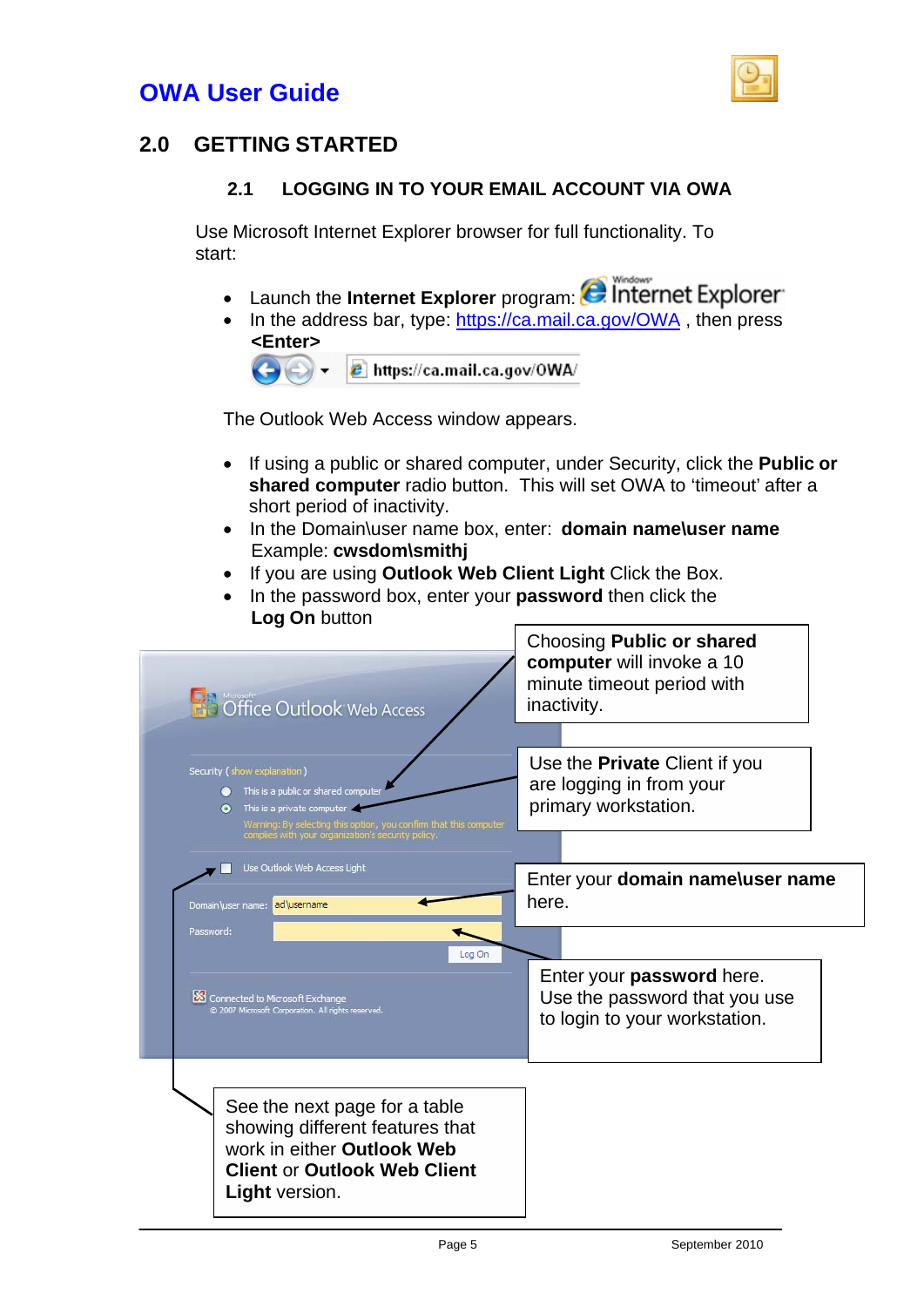

#### **Table: Comparison of Outlook Web Access Light and Outlook Web Access Premium**

| Feature                                                           | Light                                                                                                                                              | Premium                 |
|-------------------------------------------------------------------|----------------------------------------------------------------------------------------------------------------------------------------------------|-------------------------|
| Spelling Checker                                                  | Not available                                                                                                                                      | Available               |
| Reading Pane                                                      | Not available                                                                                                                                      | Available               |
| Accessibility for Blind and Low Vision<br>Users                   | Available                                                                                                                                          | <b>Not</b><br>available |
| Notifications and Reminders                                       | Not available                                                                                                                                      | Available               |
| Weekly Calendar Views                                             | Not available                                                                                                                                      | Available               |
| Windows SharePoint Services and<br>Windows file share Integration | Not available                                                                                                                                      | Available               |
| Compose Messages by Using HTML                                    | Only plain text is available in<br>Outlook Web Access Light                                                                                        | Available               |
| Calendar Options                                                  | Limited to the following features:<br>Show week numbers<br>Set the first day of the week<br>Select days of the week<br>Set day start and end times | Available               |
| Arrange By                                                        | Limited to a subset of choices,<br>depending on the folder type                                                                                    | Available               |
| Right-Click Menu                                                  | Not available                                                                                                                                      | Available               |
| Drag-and-Drop                                                     | Not available                                                                                                                                      | Available               |
| Explicit Logon                                                    | Not available                                                                                                                                      | Available               |
| Type-down Search                                                  | Not available                                                                                                                                      | Available               |
| Resource Mailbox Management                                       | Not available                                                                                                                                      | Available               |
| Appearance (Color Scheme)                                         | Not available                                                                                                                                      | Available               |
| Voice Mail Options                                                | Not available                                                                                                                                      | Available               |

### **2.2 INTRODUCTION TO YOUR INBOX**

Once you have successfully logged in to your email account, you will see the following screen: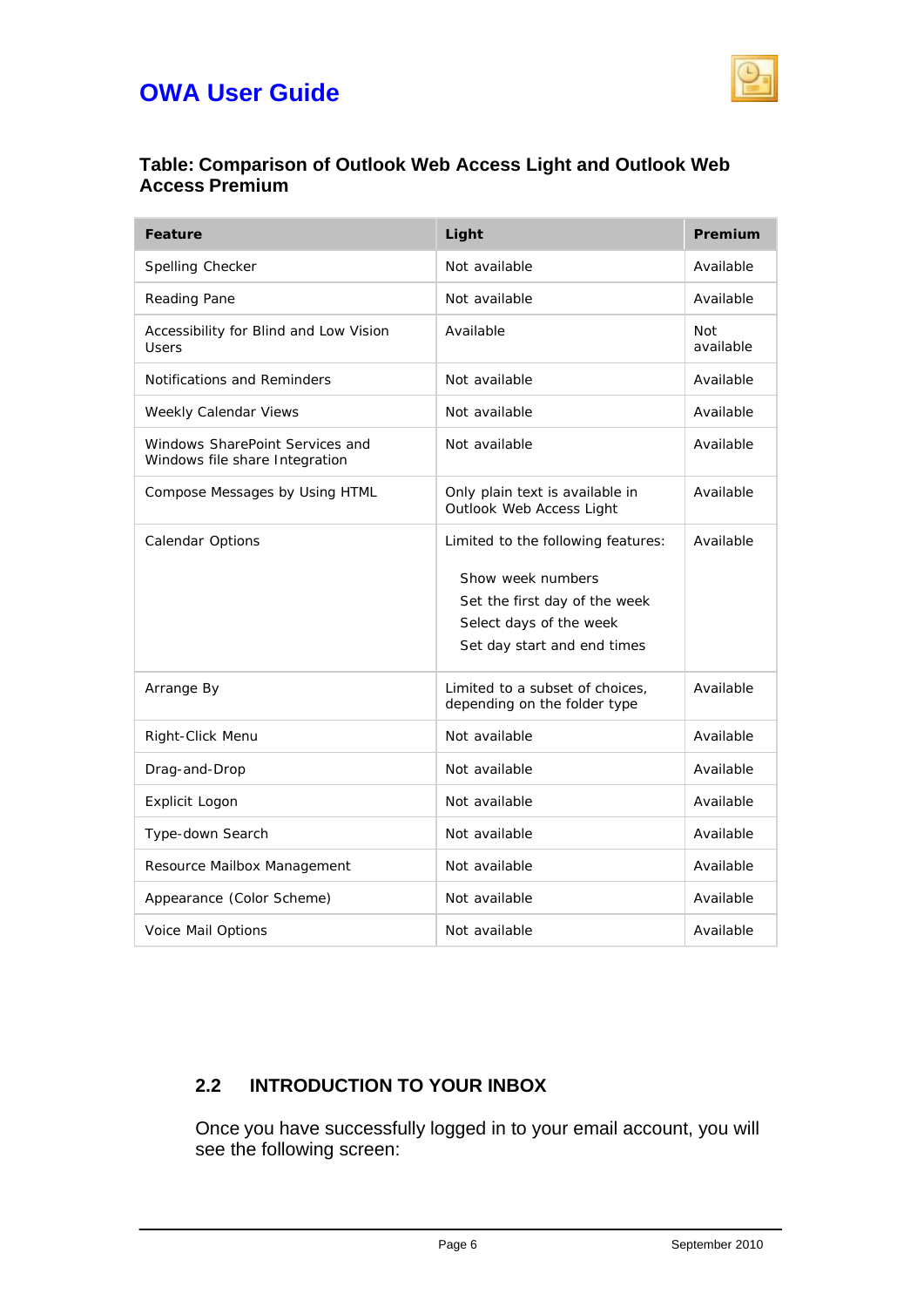



**Please Note:** The Folder Bar and Inbox Toolbar change as you switch between your Inbox, Calendar, Contacts and Tasks.

#### **2.2.1 The Navigation Pane**



#### **2.2.2 The Folder Bar**

The folder bar **changes depending on which folder** you are in. When you are in the Inbox, the folder bar looks similar to the following: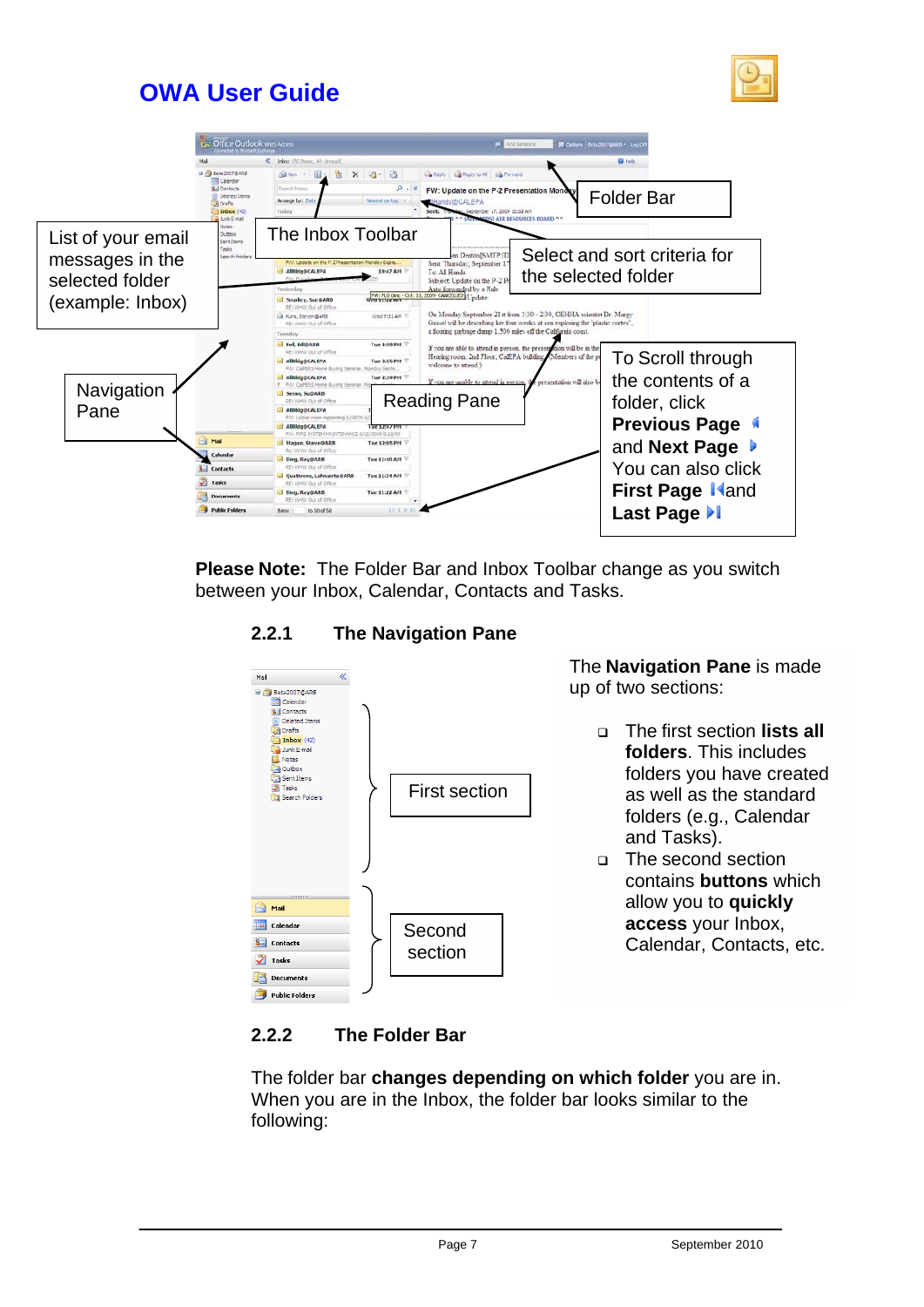



#### **2.2.3 The Inbox Toolbar**

The Inbox, Calendar, Contacts and other folders all have **specific toolbars** which allow you to carry out functions based on that particular folder.

The toolbar displayed below will be visible when you are in your **Inbox and other email folders**:



All of the tools listed above will be explained in more detail in this Guide.

#### **2.3 CUSTOMIZING YOUR EMAIL ACCOUNT**

#### **2.3.1 Reading Pane**

The reading pane allows you to view a **preview** of the highlighted message. By default, the Reading Pane is displayed in the right hand column. However you can change the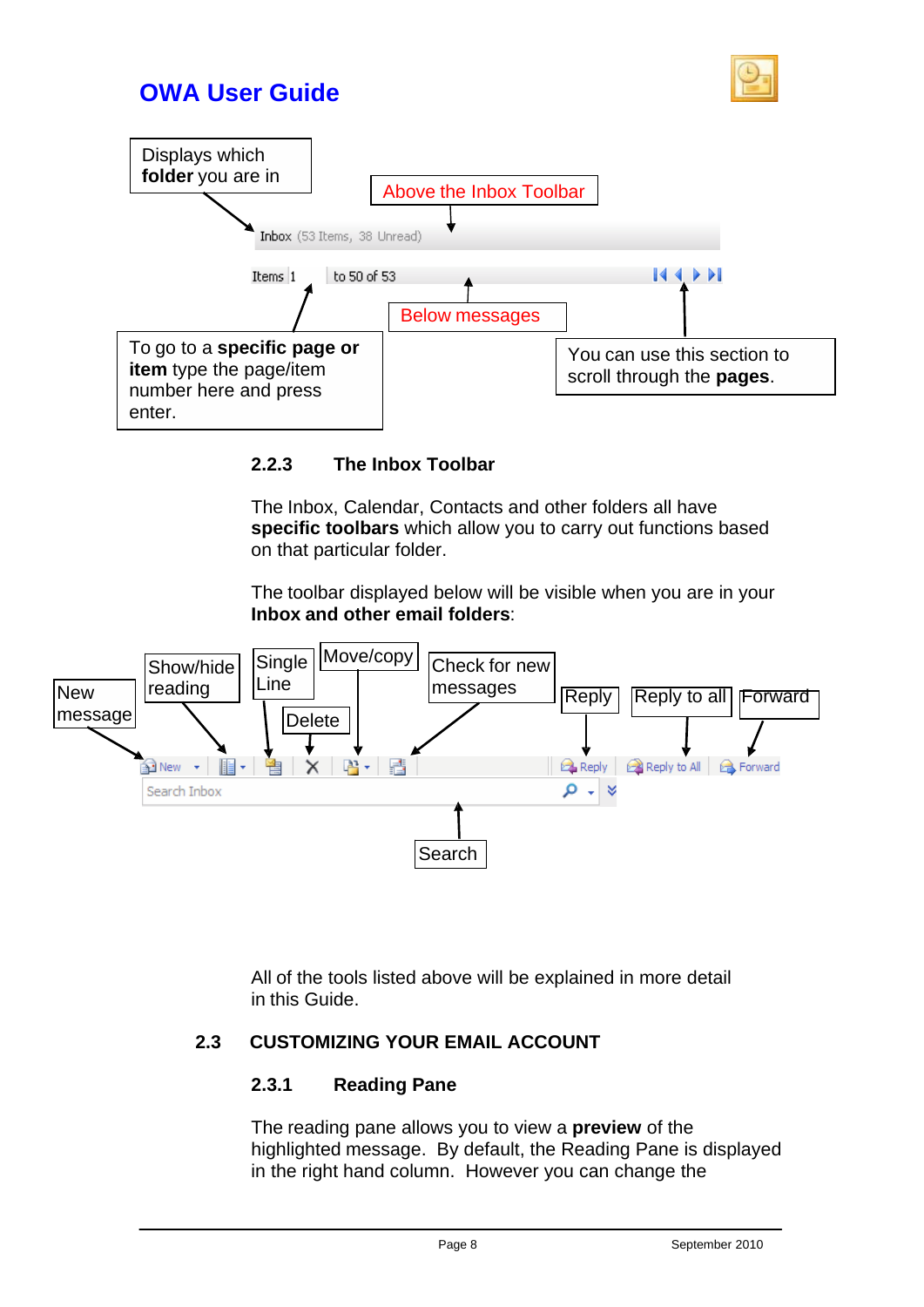

settings to display the Reading Pane at the bottom of the screen or switch it off altogether.

#### To **change the Reading Pane display settings**:

1. Click on the **Show/Hide reading pane** button on the Inbox toolbar:



2. **Select the preferred option** from the drop down menu:



You can also alter the settings so that the messages viewed in the reading pane appear as read or unread depending on your preference:

- 1. Click the **Options** button in the upper right corner of the window.
- 2. **Messaging** is automatically selected on the Options Menu on the left side of the window.
- 3. Scroll down until you reach the **Reading Pane Options** section:



- 4. Select your preferred option.
- 5. Click the **Save button** above the message options window.

#### **2.3.2 Arrange Message Views**

You can arrange the way you view your list of messages. The options available to you are: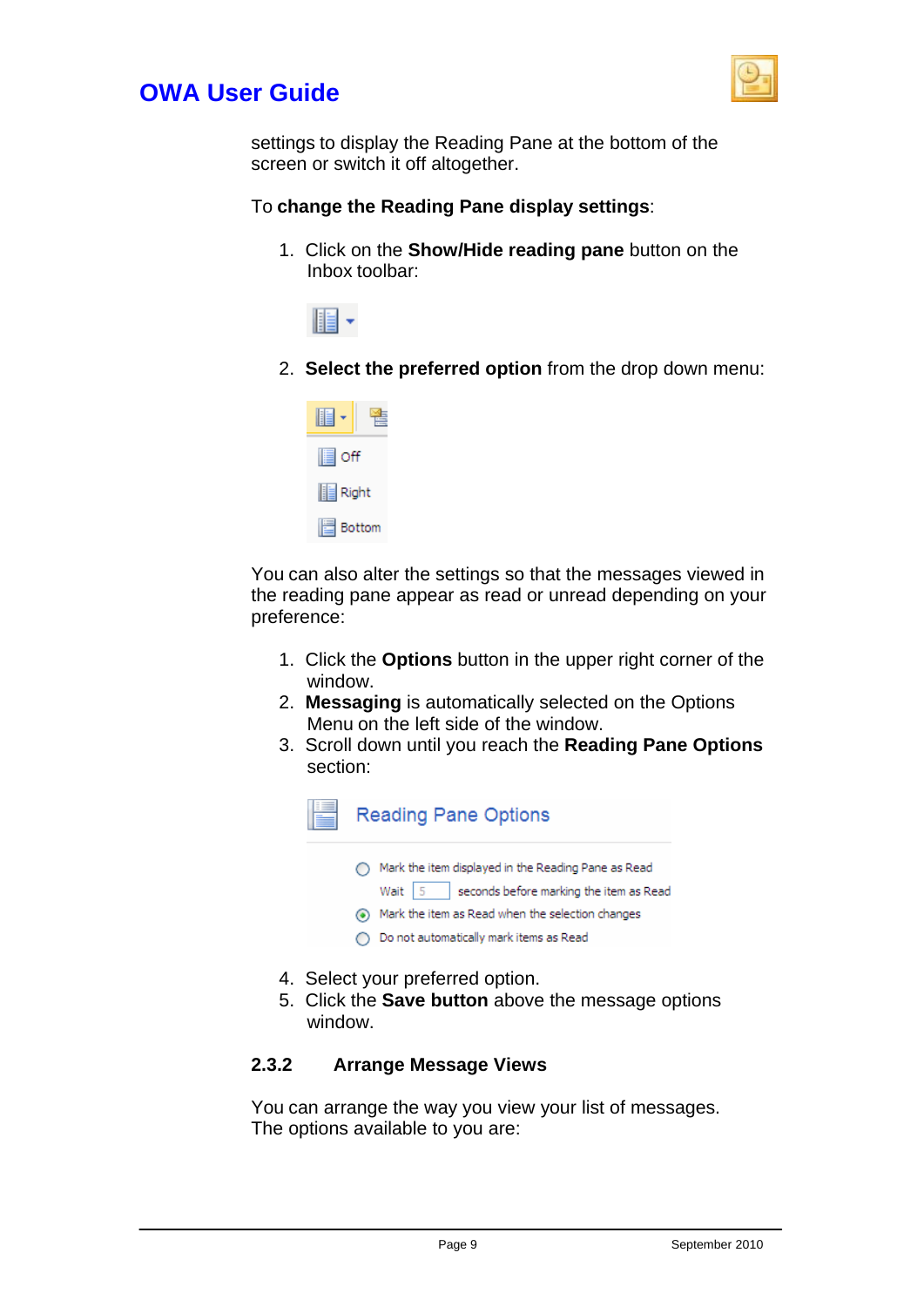

- **Date**  Sorts and groups your messages by date the messages were received.
- **Conversation Topic**  Sorts and groups your messages by conversation topic.
- □ **Sent From** Sorts and groups your messages by sender.
- **Sent To**  Sorts and groups your messages by recipient. This option is particularly useful in the Sent Items folder.
- **Message Size**  Sorts and groups your messages by the size of the message including the attachment.
- **By Subject**  Sorts and groups your messages by subject.
- **Type**  Sorts and groups your message by Messages or Meeting Requests.
- **Attachments**  Sorts and groups your messages by whether they have an attachment or not.
- **Importance**  Sorts and groups your messages by high or low importance.
- **Flag Due Date**  Sorts and groups your messages by the Flagged due date.
- **Flag Start Date**  Sorts and groups your messages by the Flagged start date.

#### To **change your message view**:

• Below the Search Box click on the down **arrow** next to Arrange by:

Arrange by: Date +

Select your **preferred option** from the drop down menu:



### **2.3.3 Changing the Color Scheme**

You can change the color scheme of your mailbox.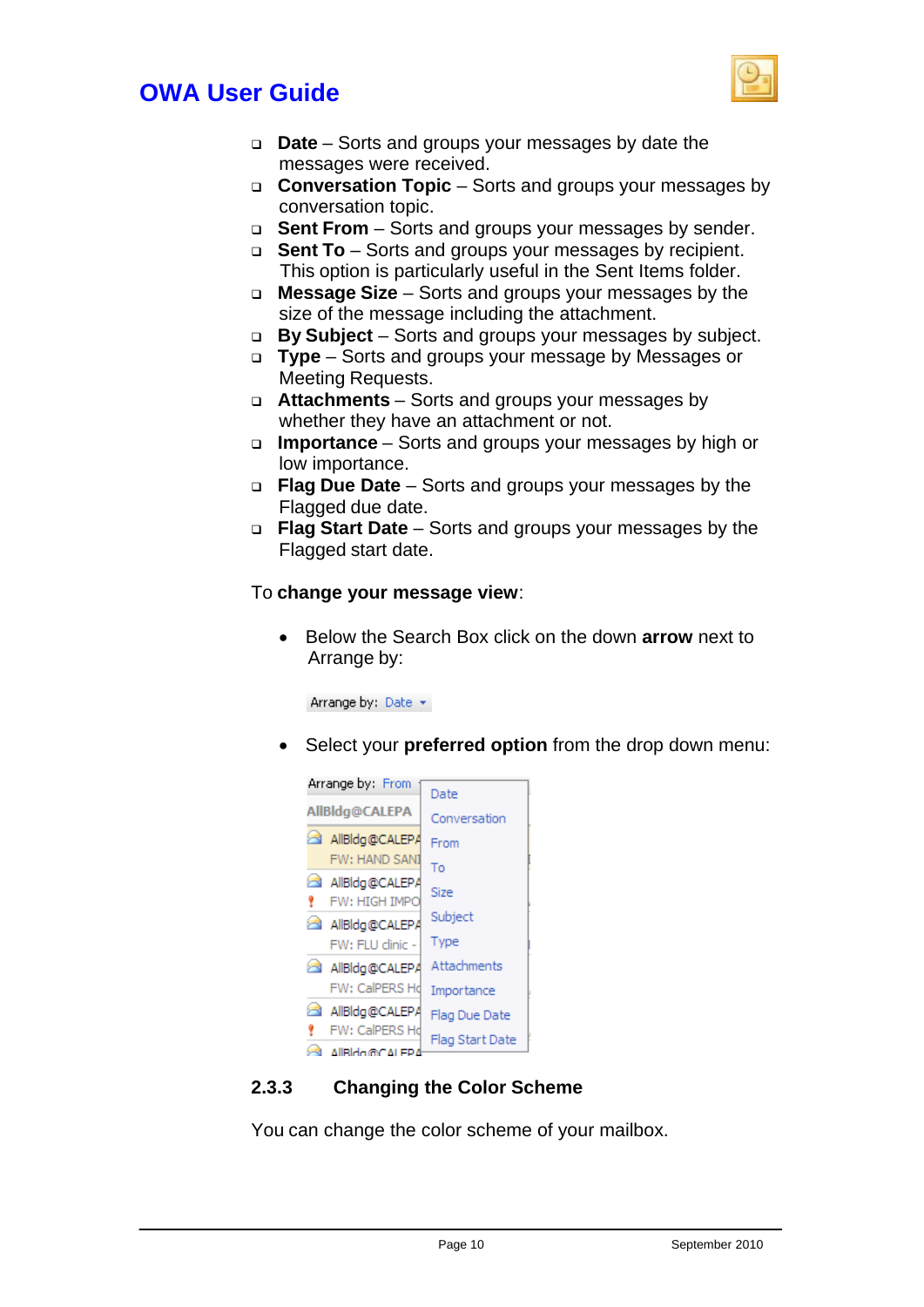



#### To **change the color scheme**:

- Click the **Options** button in the upper right corner of the window. E Options
- Select **General Settings** on the Options menu on the left side of the window.
- Scroll down until you reach the **Appearance** section:



| To see the color scheme you select, refresh your browser a |  |
|------------------------------------------------------------|--|
| Seattle Sky                                                |  |
| Seattle Sky                                                |  |
| Carbon Black                                               |  |
| Xbox®                                                      |  |

- Select your preferred color scheme from the drop down menu.
- Click the **Save button** above the message options window.

#### **2.3.4 Date and Time Formats**

Zune™

You can alter the Date and Time formats which appear in your messages and Calendar. To change the format:

- Click the **Options** button in the upper right corner of the window. Fortions
- Select **Regional Settings** on the Options menu on the left side of the window. You will see the Date and Time Formats Section on the right side of the window.

#### $\frac{1}{2}$ Date and Time Formats

| Date style:           | 1/21/1999                              |  |
|-----------------------|----------------------------------------|--|
| Time style:           | 1:01 AM - 11:59 PM                     |  |
| Current time<br>zone: | (GMT-08:00) Pacific Time (US & Canada) |  |

- Select your preferred format using the drop down menus. **Note:** do not change your current time zone.
- Click the **Save** button.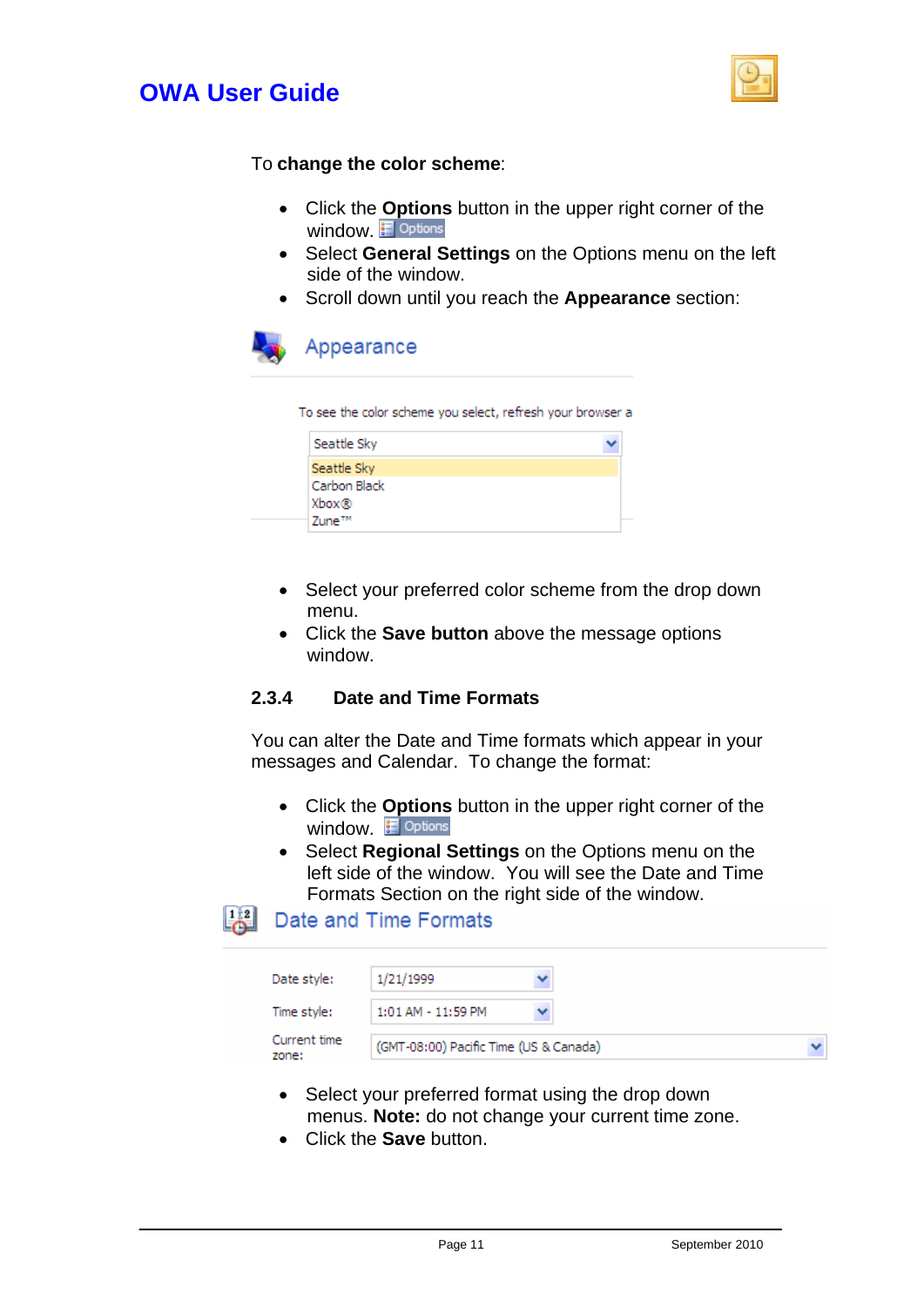



#### **2.3.5 Other Options**

You can customize various other aspects of your messaging options such as how many items are displayed per page.

#### To **change the Messaging Options**:

- Click the **Options** button in the upper right corner of the window. E Options
- Select **Messaging** on the Options Menu on the left side of window. Find the **Message Options** on the right.

|  | <b>Message Options</b>                                                                                         |                    |  |  |  |  |  |
|--|----------------------------------------------------------------------------------------------------------------|--------------------|--|--|--|--|--|
|  | Number of items to display per page:   50                                                                      |                    |  |  |  |  |  |
|  | After moving or deleting an item:                                                                              | open the next item |  |  |  |  |  |
|  | Play a sound when new items arrive                                                                             |                    |  |  |  |  |  |
|  | Display a notification when new e-mail items arrive<br>Display a notification when new voice mail items arrive |                    |  |  |  |  |  |
|  |                                                                                                                |                    |  |  |  |  |  |
|  | Display a notification when new fax items arrive                                                               |                    |  |  |  |  |  |

- Select your preferred options.
- Click the **Save** button **A** Save above the Message Options.

To find out more about your **Signature** refer to section 3.6.3 and for more about **Fonts** refer to section 3.4.

### **3.0 CREATING AND SENDING NEW MESSAGES**

#### **3.1 CREATING A NEW MESSAGE**

#### To **create a new message**:

• Click the **New** button on the Inbox toolbar:



- Click on the arrow to the right of the **New** button.
- Select **Message** from the drop down menu, the following dialogue box will appear: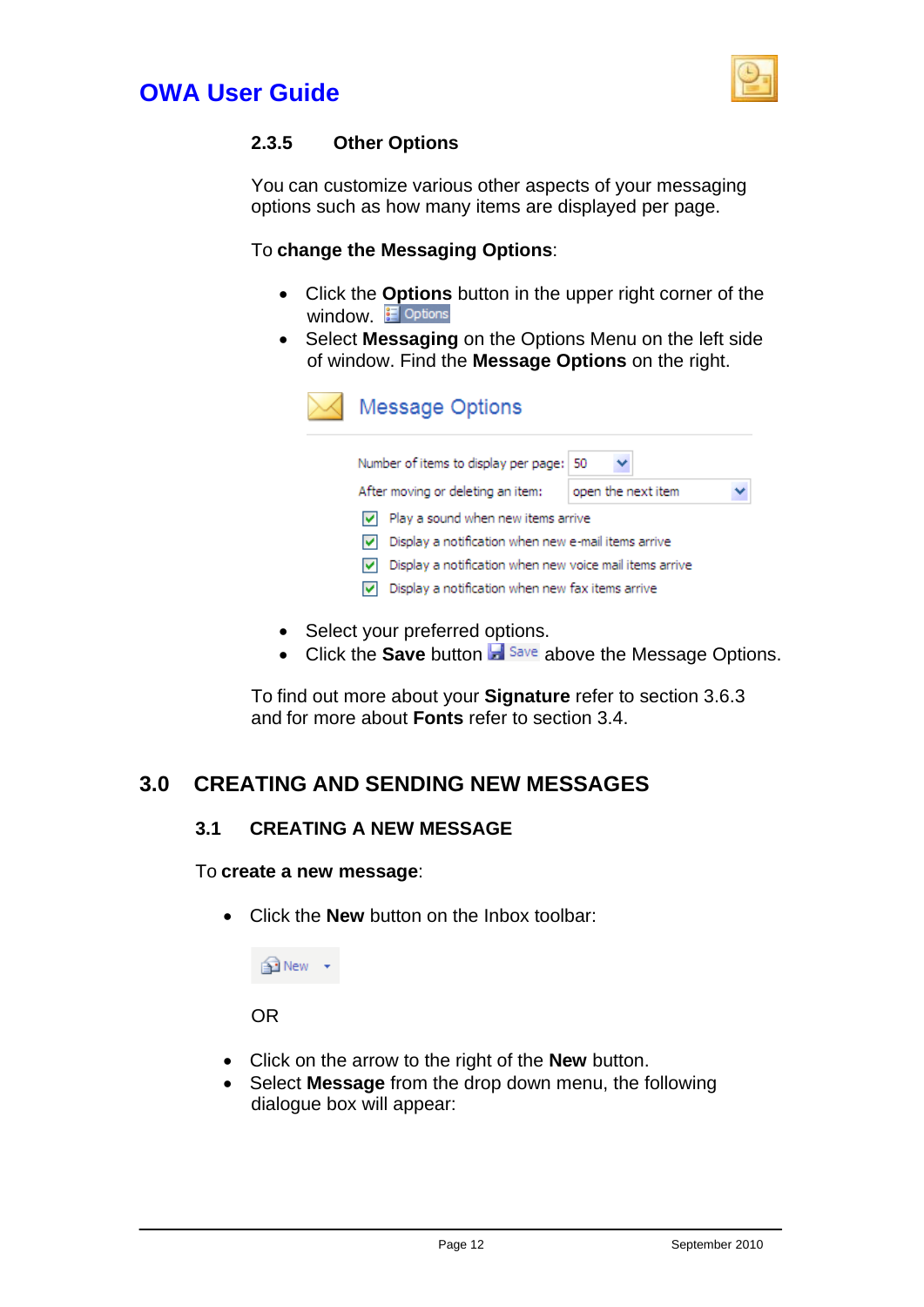

| a https://ca.mail.ca.gov/OWA/?ae=Item&a=New&t=IPM.Note |     |   |   |           |                                                     |             |   | 昌<br>× |
|--------------------------------------------------------|-----|---|---|-----------|-----------------------------------------------------|-------------|---|--------|
| Send H<br>$\textcolor{red}{\textbf{0}}$                | 图 & | ۷ | J | 2 3 - 3 - | a Options                                           | <b>HTML</b> | Y | 0      |
| <b>ED</b> To                                           |     |   |   |           |                                                     |             |   |        |
| <b>ED</b> Cc                                           |     |   |   |           |                                                     |             |   |        |
| Subject:                                               |     |   |   |           |                                                     |             |   |        |
| Tahoma                                                 |     |   |   |           | <u>v 10 v B I U</u>  三 三 律 律 <mark>シ · A ·</mark> ↓ |             |   |        |
|                                                        |     |   |   |           |                                                     |             |   |        |
|                                                        |     |   |   |           |                                                     |             |   |        |
|                                                        |     |   |   |           |                                                     |             |   |        |
|                                                        |     |   |   |           |                                                     |             |   |        |
|                                                        |     |   |   |           |                                                     |             |   |        |
|                                                        |     |   |   |           |                                                     |             |   |        |
|                                                        |     |   |   |           |                                                     |             |   |        |
|                                                        |     |   |   |           |                                                     |             |   |        |
|                                                        |     |   |   |           |                                                     |             |   |        |
|                                                        |     |   |   |           |                                                     |             |   |        |
|                                                        |     |   |   |           |                                                     |             |   |        |
|                                                        |     |   |   |           |                                                     |             |   |        |
|                                                        |     |   |   |           |                                                     |             |   |        |
|                                                        |     |   |   |           |                                                     |             |   |        |
|                                                        |     |   |   |           |                                                     |             |   |        |
|                                                        |     |   |   |           |                                                     |             |   |        |

#### **3.2 ADDRESSING THE MESSAGE**

The following addressing options are available:

- **To:** Sends the message to the selected recipient.
- **CC:** Sends a Carbon Copy of the message to the selected recipient.
- **BCC:** Sends a Blind Carbon Copy of the message to the selected recipient. The recipient's name will not be visible to other recipients of the message.

#### **3.2.1 Addressing the Message by Typing In the Name**

- Type the name in the **To…**, **Cc…** or **Bcc…** sections of the new message. Be sure that you include the first name and the last name.
- Click on the **Check Names** button:



Outlook will check that the name is a **valid name** from the Directory and your contacts.

 $\Box$  If the name is valid, it will appear underlined.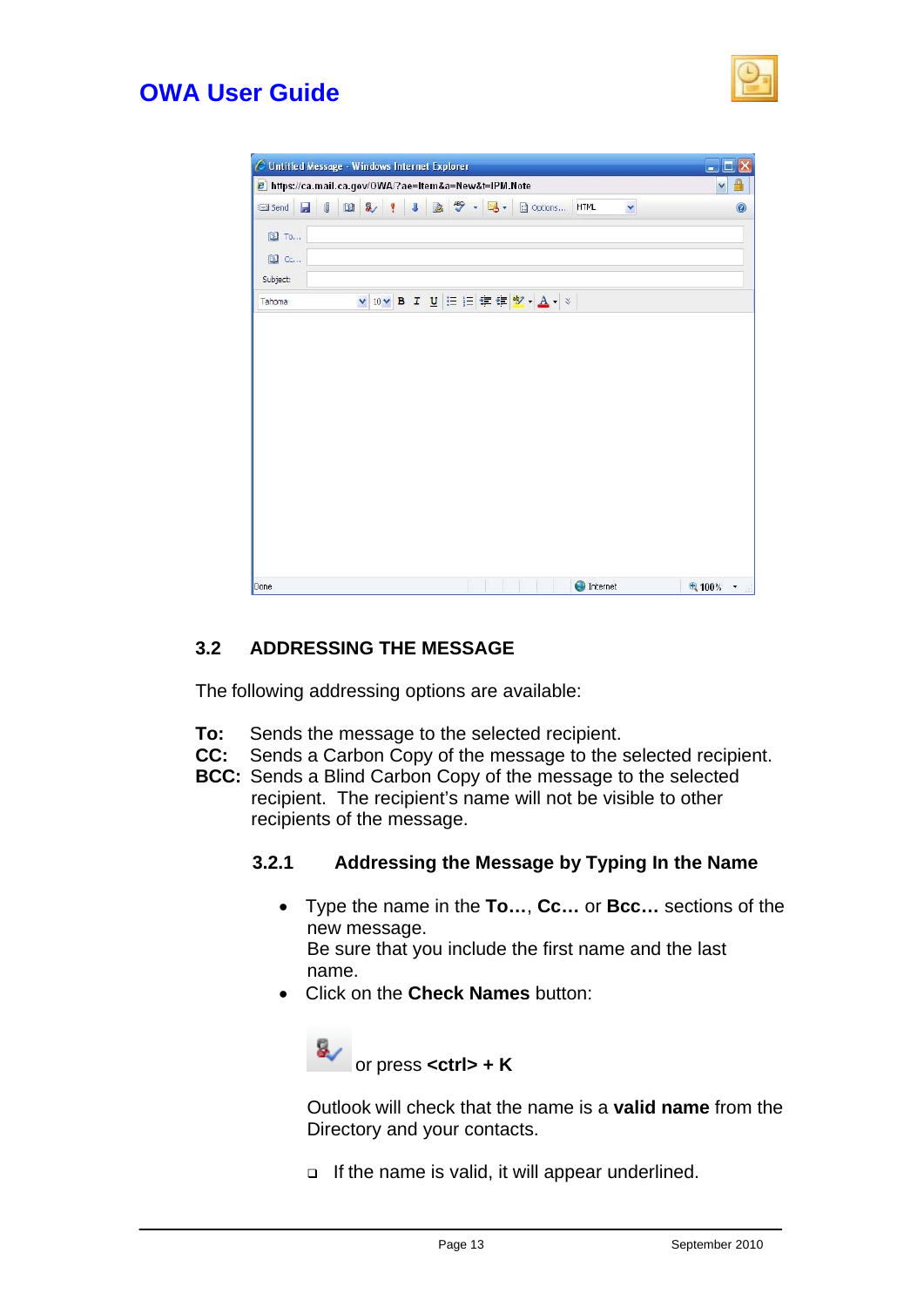

- $\Box$  If the name is invalid, then a dialog box will appear saying that it is not recognized. A red dotted line will then appear under the name.
- $\Box$  If there is more than one person with that name in the address book, then a dialog box will appear asking you to select the correct recipient from a list. Once you have selected the recipient click **OK**.

#### **3.2.2 Addressing the Message Using the Address Book**

There are two separate address lists contained within your address book:

**Contacts**: A list of your personal Contacts. To find out more about Contacts, refer to section 6.0. **Global Address List (GAL)**: A directory containing all CA.mail addresses hosted by the Office of Technology

Services. You can apply filters for specific views.

#### To **access your contacts or the Address Book**:

• Open a new message. Click the **To**, **Cc** or **Bcc** buttons.

The following dialog box will appear:

|                                                                                                    | <b>El Address Book -- Webpage Dialog</b>                                 |                                                                                                                                      |                          | $\vert x \vert$                                                           |
|----------------------------------------------------------------------------------------------------|--------------------------------------------------------------------------|--------------------------------------------------------------------------------------------------------------------------------------|--------------------------|---------------------------------------------------------------------------|
|                                                                                                    |                                                                          | <b>B</b> https://ca.mail.ca.gov/OWA/?ae=Dialog&t=AddressBook&a=PickRecipients                                                        |                          | $\triangleq$<br>$\vee$                                                    |
|                                                                                                    | <b>Address Book</b>                                                      | 譼<br>E                                                                                                                               |                          | 号<br>C Help                                                               |
|                                                                                                    | <b>ELI Default Global Address L., ELI</b>                                |                                                                                                                                      | #BOULDE                  |                                                                           |
|                                                                                                    | Contae                                                                   | Arrange by: Name +                                                                                                                   | $A$ on top $\rightarrow$ | $Coi$ $\rightarrow$                                                       |
| Click the dropdown arrow<br>and choose Global Address<br>List or Resources, or other<br>addresses. | Show:<br>$\odot$ All<br>People<br>O Distribution Lists                   | #BOULDER ADMIN@CWS-CMS<br>CWS-CMS<br>#BOULDER_ADMIN@cws.state.ca.us<br>#CWS_ADMIN@CWS-CMS<br>14 4 P H<br>to 50<br>Items <sub>1</sub> |                          | Inform<br>$\blacktriangledown$<br>$\overline{4}$<br>$\blacktriangleright$ |
|                                                                                                    | Message recipients:<br>$To \rightarrow$<br>$Cc \rightarrow$<br>$Bcc - y$ |                                                                                                                                      |                          |                                                                           |
|                                                                                                    |                                                                          |                                                                                                                                      | OK                       | Cancel                                                                    |
|                                                                                                    |                                                                          | https://ca.mail.ca.gov/OWA/?ae=Dialog&t=AddressBook&a=PickRecipients                                                                 | <b>D</b> Internet        |                                                                           |

• Use the **Find names in** drop down menu to select either the Global Address List or your list of Contacts.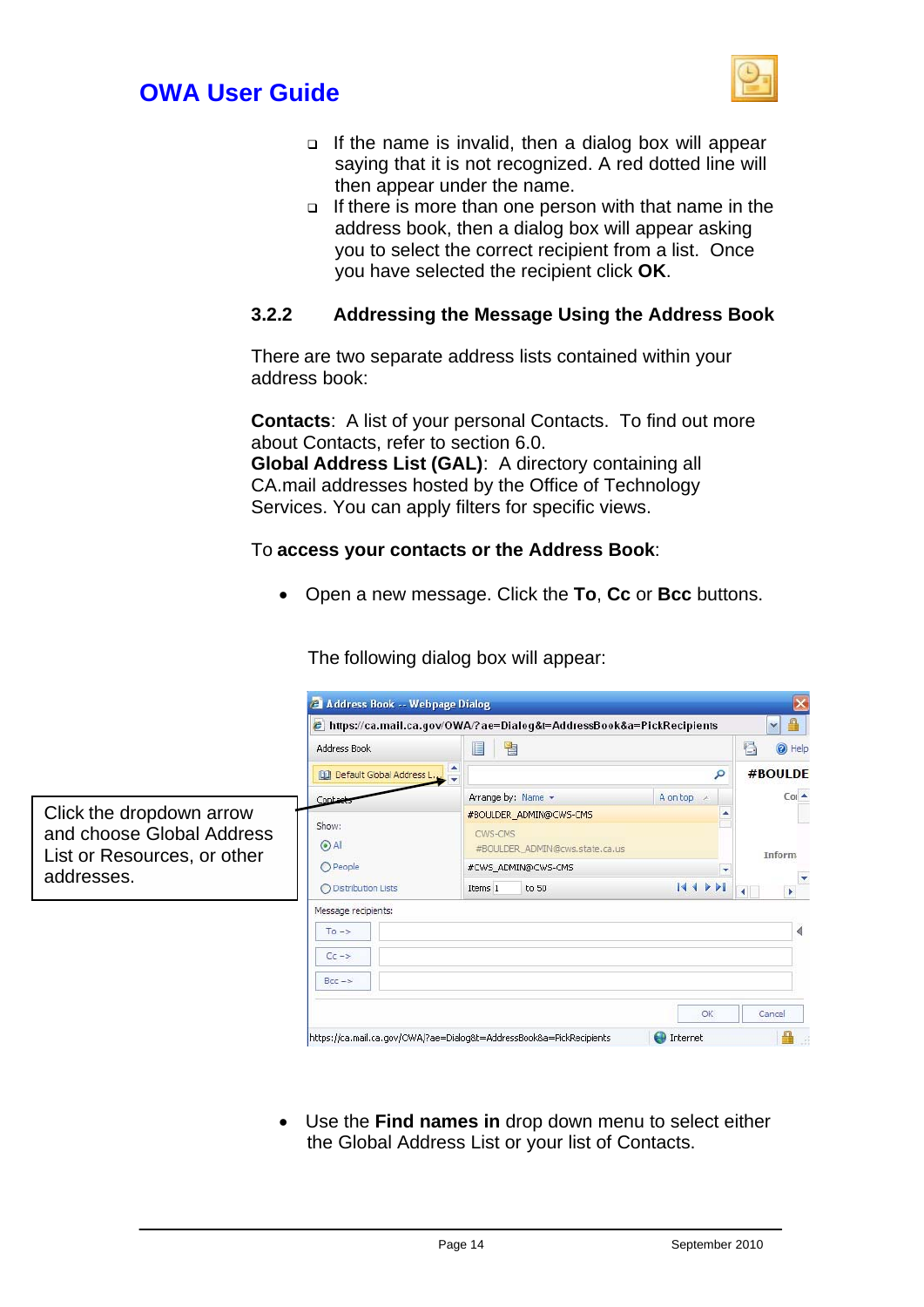



**Please Note:** You can change which list is displayed first, refer to section 3.2.3 for further information.

- In the **Display Name** field type the last name followed by the first name of the intended recipient. OR
- Enter the last name or first name only in the relevant fields.
- Click the search button  $\overline{P}$ . The recipient's details will be displayed in the dialog box:

|                  |                               |                                                                      | <b>B</b> https://ca.mail.ca.gov/OWA/?ae=Dialog&t=AddressBook&a=PickRecipients |        |  |  |
|------------------|-------------------------------|----------------------------------------------------------------------|-------------------------------------------------------------------------------|--------|--|--|
|                  | <b>Address Book</b>           | ie<br>氌                                                              | 른                                                                             |        |  |  |
|                  | [11] Default Global Address L | $\blacktriangle$<br>×<br>$\blacksquare$ welty                        |                                                                               |        |  |  |
|                  | Contacts                      | Arrange by: Name +                                                   | A on top                                                                      |        |  |  |
| Enter the last   | Show:                         | Welty, Bill@ARB                                                      |                                                                               |        |  |  |
| name or the      | $\odot$ All                   | ARB<br>wwelty@arb.ca.gov                                             |                                                                               |        |  |  |
| first name only. | O People                      | Welty, Nancy@VA                                                      |                                                                               | Ŀ      |  |  |
|                  | O Distribution Lists          | Items 1                                                              | ÞI<br>и                                                                       | ٠      |  |  |
| Scroll to        | Message recipients:           |                                                                      |                                                                               |        |  |  |
| find the         | $T_0 \rightarrow$             |                                                                      |                                                                               |        |  |  |
| name             | $Cc - y$                      |                                                                      |                                                                               |        |  |  |
| you're           | $Bcc - y$                     |                                                                      |                                                                               |        |  |  |
| looking for.     |                               |                                                                      | OK                                                                            | Cancel |  |  |
|                  |                               | https://ca.mail.ca.gov/OWA/?ae=Dialog&t=AddressBook&a=PickRecipients | <b>O</b> Internet                                                             |        |  |  |

**Please Note:** If the name cannot be found in the Global Address List or your Contacts, it is possible that the spelling is incorrect or the account does not exist. Retry entering the name using the addressing method outlined on section 3.2.1.

To add the recipient to your message:

- Click to select the **recipient's name**.
- Select **To, Cc or Bcc**. The recipient's address will be automatically added to the relevant field within the message.
- **Repeat the above steps** until all of the recipient's names are added.
- Click the **OK** button.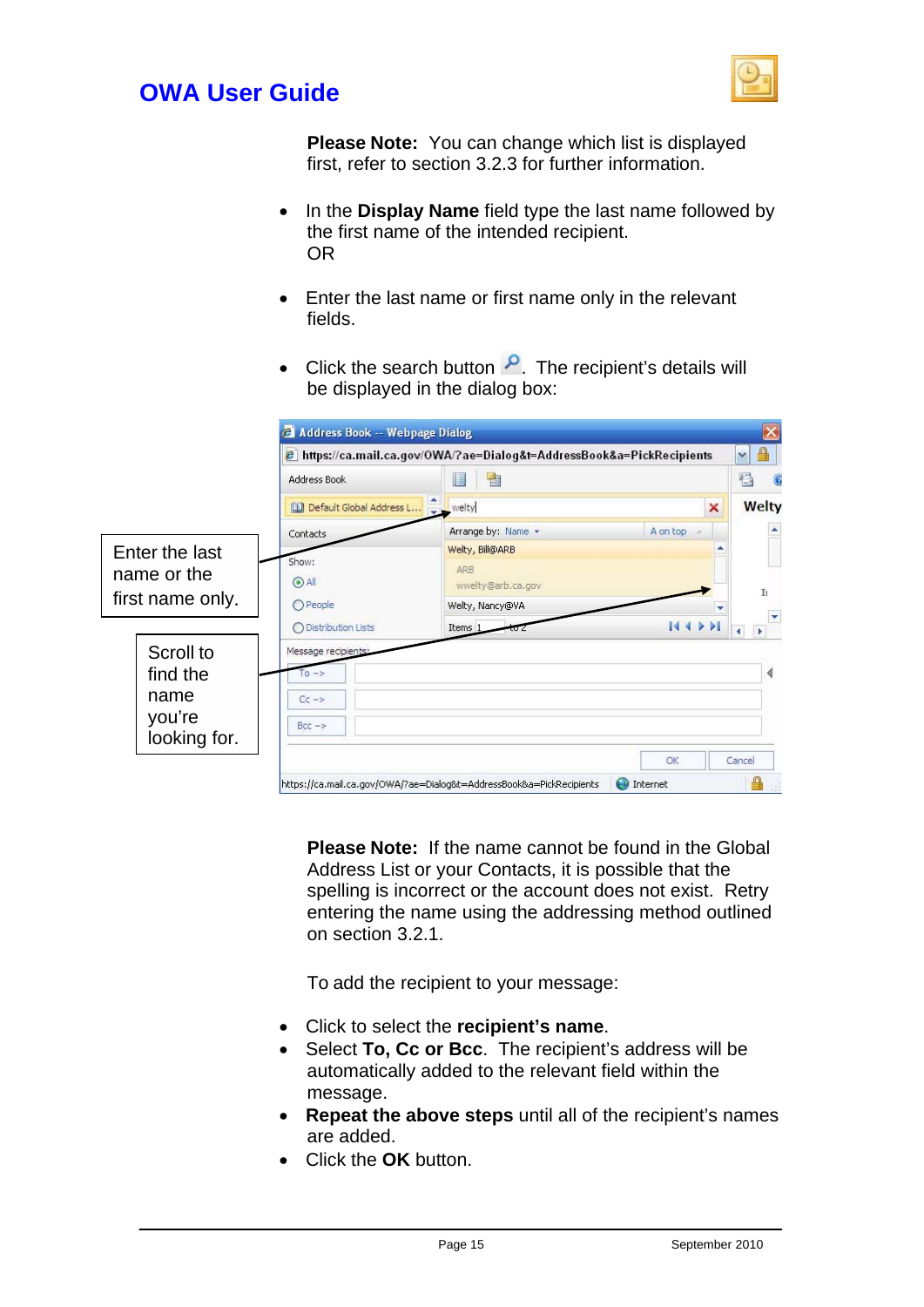



#### **3.2.3 Customizing Address Book Searches**

As a default, the Global Address List is usually displayed first in the Find Names dialog box. If you prefer, you can customize Outlook so that you can search your **Contacts**:

• Click the **Contacts** button:

| Address Book                           |
|----------------------------------------|
| <b>ILE Default Global Address List</b> |
| 图 All Rooms                            |
| Show other address lists ↓             |
|                                        |
| Contacts                               |
| Show:                                  |
| $\bigcap$ All                          |
| ⊙ People                               |
| ◯ Distribution Lists                   |
| l&≡l Contacts                          |

- Select **All**, **People**, or **Distribution Lists**.
- Scroll to find the specific contact and double-click on the contact to add them to the **To**, **Cc**, or **Bcc** field.

#### **3.3 ADDING THE SUBJECT AND TEXT TO THE MESSAGE**

- Type a suitable subject in the **Subject** field. **Please Note:** Some people are tempted to leave this field blank however it is good email etiquette to add a subject so that the recipient can quickly tell what the message is about.
- Add any required text into the body of the message.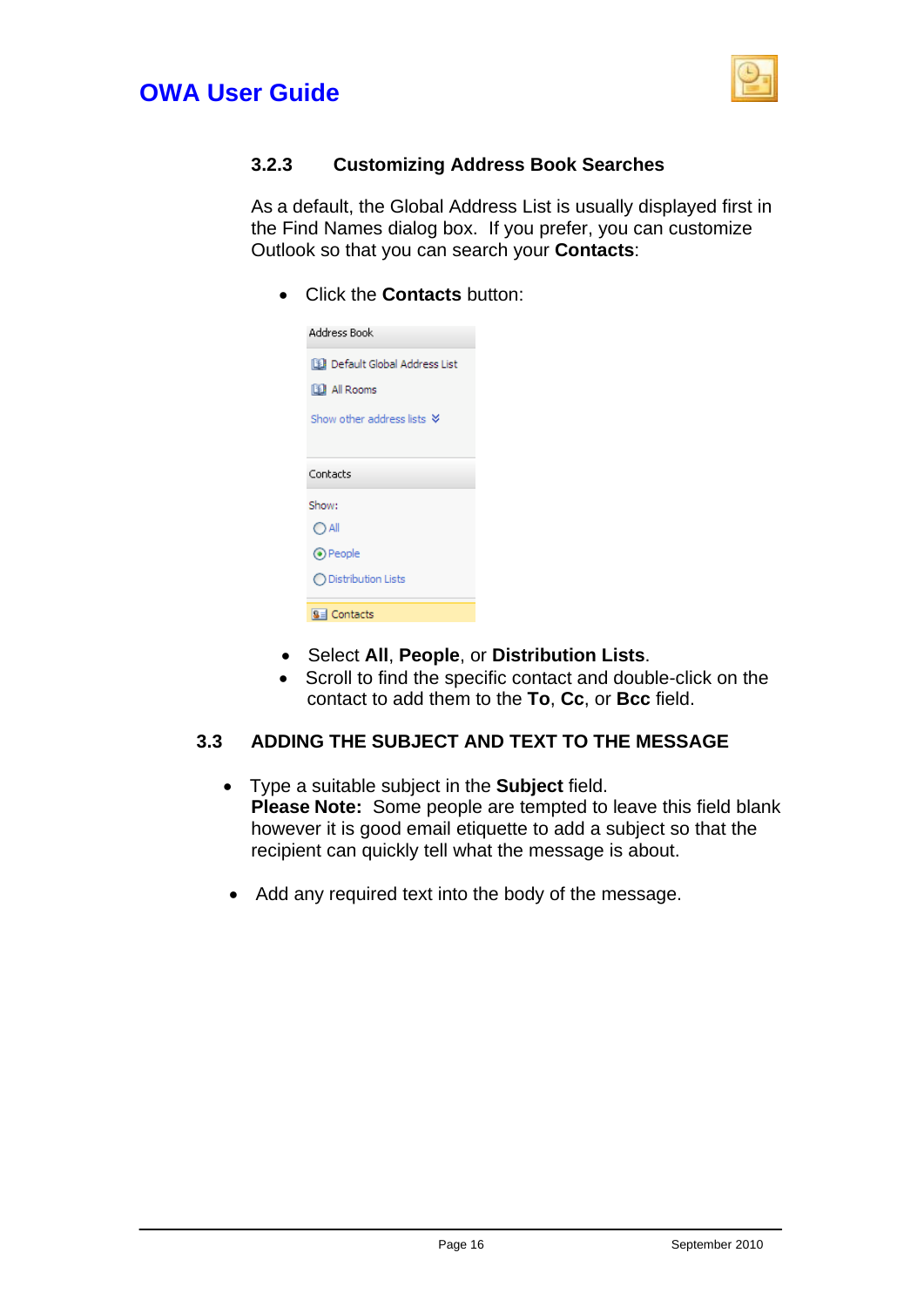

#### **3.4 FORMATTING THE MESSAGE**

Once the text has been added to the body of the message you may wish to change the font and the formatting of the message. The formatting toolbar allows you to make various changes:



To change the format of text:

- Highlight the text to be changed.
- Click on the relevant formatting options on the Formatting Toolbar.

You can also set the font you use for new, replied to and forwarded messages so that the same font will always be used. To set the font:

- Click the **Options** button in the upper right corner of the window. **E** Options
- Select **Messaging** on the Options menu on the left side of the window. Find **Message Format** on the right.

| E I | Message Format                                                                             |                                               |  |  |
|-----|--------------------------------------------------------------------------------------------|-----------------------------------------------|--|--|
|     | Compose in this message format:<br>HTML<br>Plain text<br>Choose message font: 10pt. Tahoma |                                               |  |  |
|     | Tahoma                                                                                     | $\vee$ 10 $\vee$ B I U $\overline{A}$ $\cdot$ |  |  |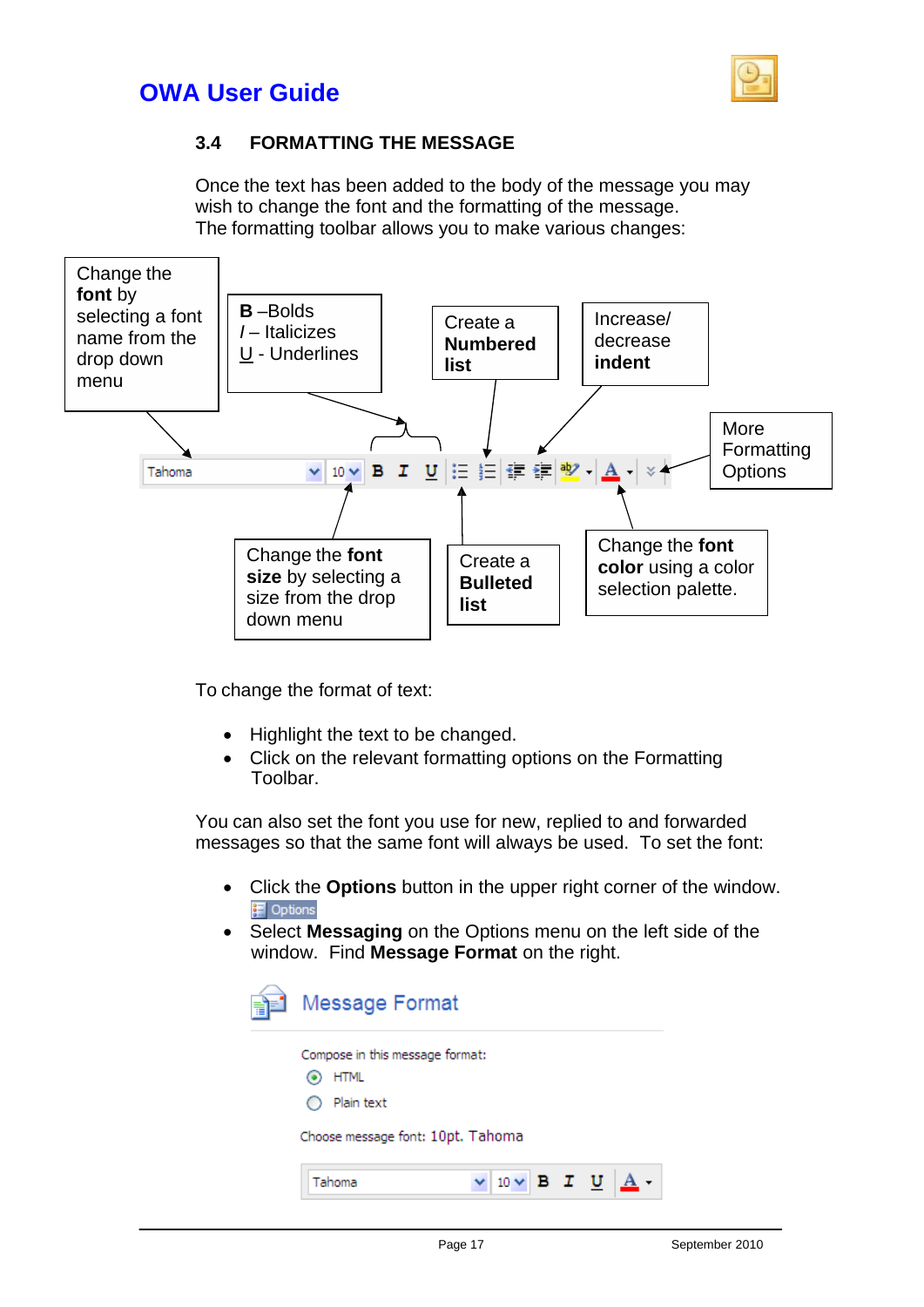

- Select your preferred font, style, color and size.
- Click the **Save** button **F** Save above the Message Options.

#### **3.5 ATTACHING A FILE TO THE MESSAGE**

To attach a file to your message:

• With the message open, select **Attachment**.

OR

• Click on the **Add Attachment** button:



The following dialog box will appear:

| Attach Files -- Webpage Dialog                                                                                                                                  |                   |
|-----------------------------------------------------------------------------------------------------------------------------------------------------------------|-------------------|
| https://ca.mail.ca.gov/OWA/?ae=Dialog&t=AttachFileHost                                                                                                          |                   |
| Include Attachments                                                                                                                                             |                   |
| To include an attachment, click Browse, and then select the file. After you have selected<br>the file, click Attach. The file will be uploaded to your message. |                   |
|                                                                                                                                                                 | Browse.           |
|                                                                                                                                                                 | Choose more files |
|                                                                                                                                                                 |                   |
|                                                                                                                                                                 |                   |
|                                                                                                                                                                 | Attach<br>Cancel  |
| https://ca.mail.ca.gov/OWA/?ae=Dialog&t=AttachFi<br>Internet                                                                                                    | SSL               |

- Click **Browse**.
- Navigate to the location of the file by clicking on the drop down menu to the right of the **Look In** field, select the required drive and open the required folder by double clicking.
- Click once to highlight the required file.
- Click **Open**. The full pathname of the file will now be visible in the box to the left of the Browse button.
- Click **Attach**.
- Repeat the process until you have attached all of the necessary files.

The attached file name will now be visible at the top of the message to the right of the Attachment button.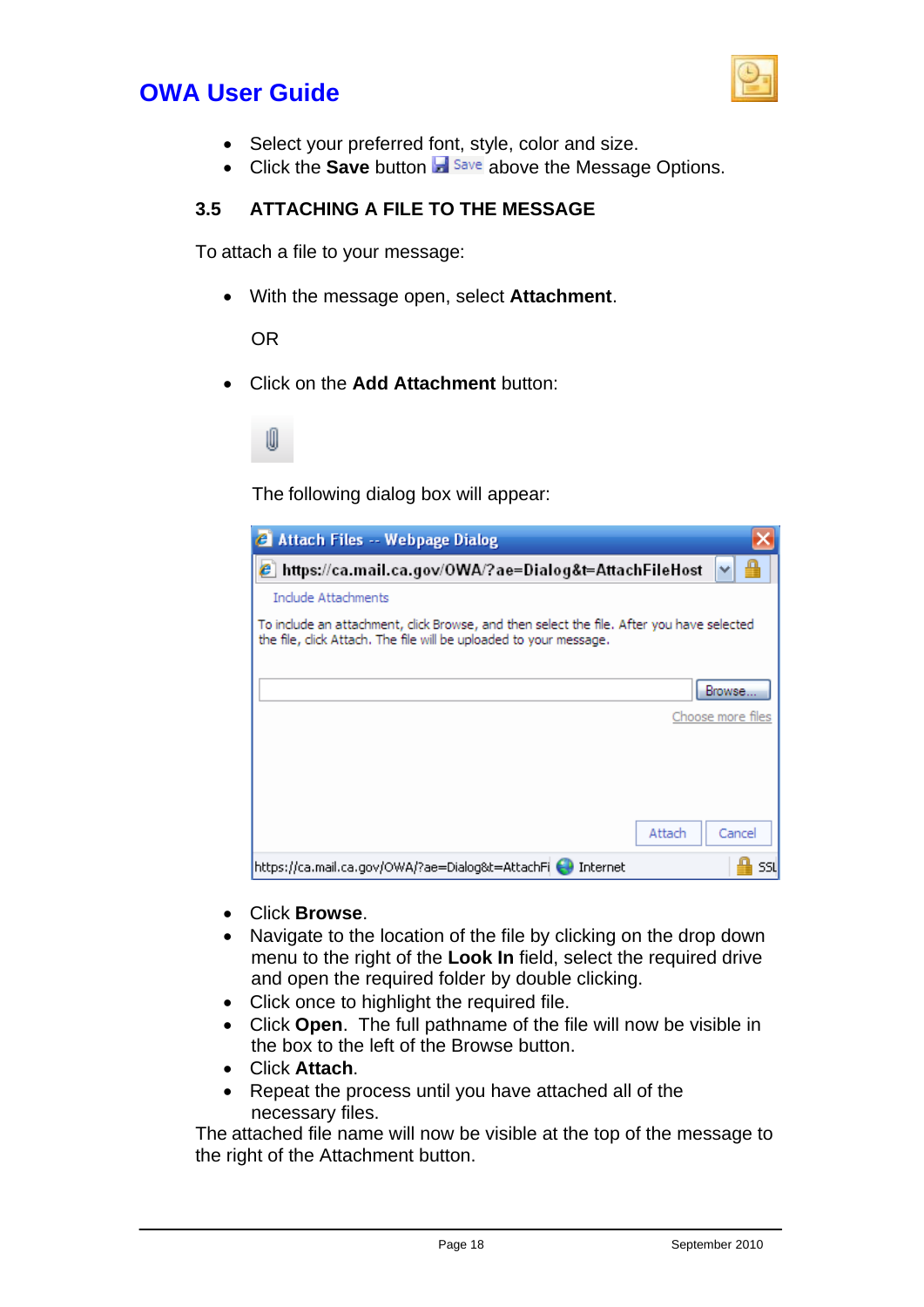



#### **3.6 OTHER MESSAGE OPTIONS**

#### **3.6.1 Saving a Message**

• When your message is open, click the **Save** icon:

Ы or click **File / Save**. Your message will be saved in the drafts folder.

The message will be saved to your **Drafts** folder.

#### **3.6.2 Printing a Message**

• When your message is open, click on the **Print** icon:

The Print dialog box will open:

|                                            | <b>&amp; Print</b><br>General   Options                                                                                                                                                                                                                           |  |
|--------------------------------------------|-------------------------------------------------------------------------------------------------------------------------------------------------------------------------------------------------------------------------------------------------------------------|--|
| Specify the<br>pages to be<br>printed here | Select the printer<br><b>Select Printer</b><br>Auto PDFCreator on OIS-20060423<br><b>EHL4213W</b><br>here<br>HL3608WA.FLOOR8.PRINTERS.SACHQ.CARB on AIR<br><u> 急</u> HL4213W <del>C.FLOO</del><br>HP LaserJet 4 Plu<br>HL4208WC.FLOOR8.PRINTERS.SACHQ.CARB on AIR |  |
|                                            | $\rightarrow$<br><b>TILL</b><br>Click here to<br>$\Box$ Print to file<br>Ready<br>Status:<br><b>Preferences</b><br>access the<br>Location:<br>Find Printer<br>printer<br>Comment:<br>preferences<br>Page Range                                                    |  |
|                                            | $\odot$ All<br>Number of copies: 1<br>○ Selection ○ Current Page<br>Specify the number<br>O Pages:<br>$\triangledown$ Collate<br>of copies here<br>Enter either a single page number or a single<br>page range. For example, 5-12                                 |  |
|                                            | Print<br>Cancel<br>Apply                                                                                                                                                                                                                                          |  |

• Once you have made your selections, click **Print**.

#### **3.6.3 Inserting a Signature**

If you have a signature that is added to the bottom of all new messages set up for your workstation, you'll also want to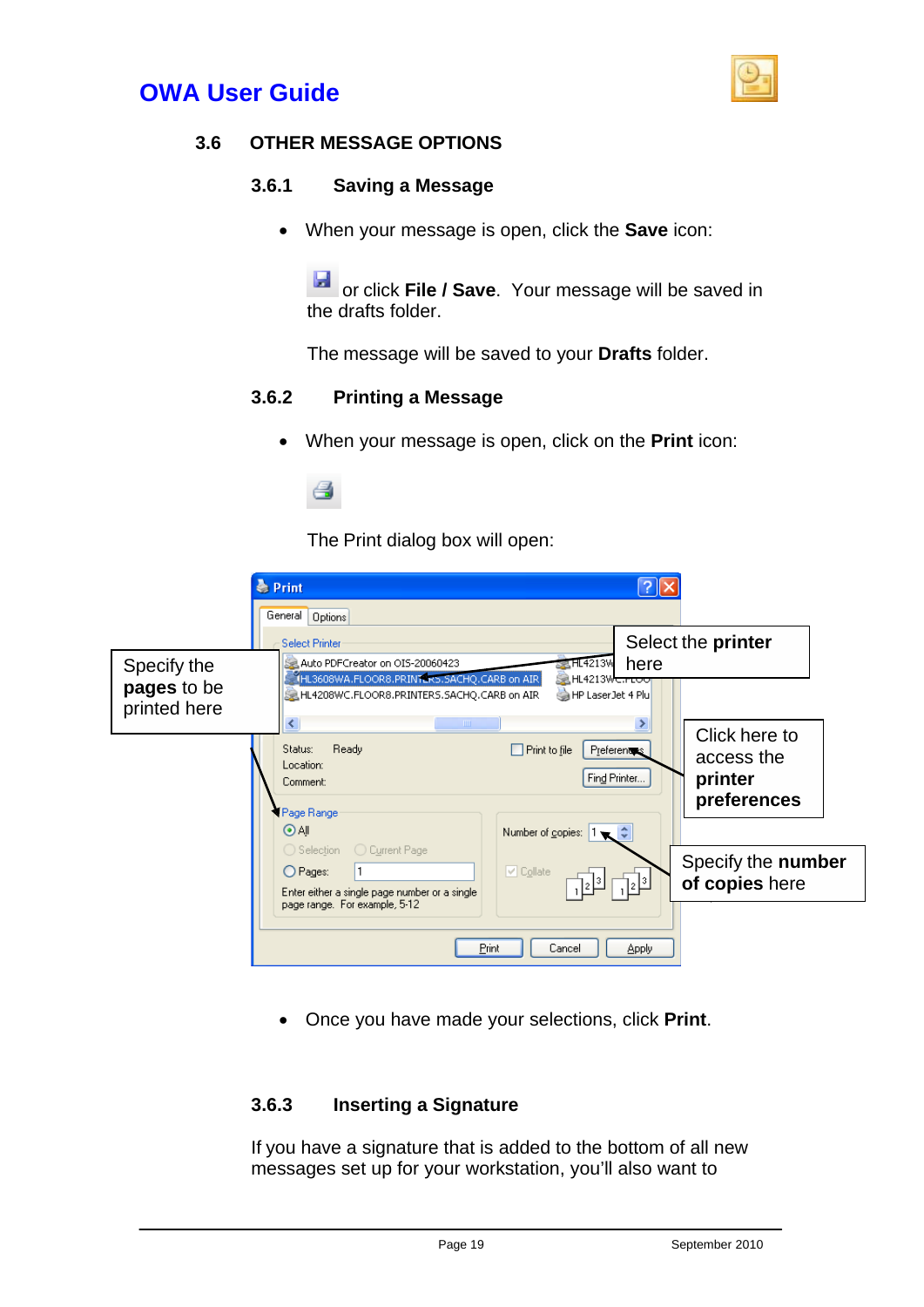



set up this option in OWA.

To **create a signature**:

- Click the **Options** button in the upper right corner of the window. **D** Options
- Select **Messaging** on the Options menu on the left side of the window. Find **E-mail Signature** on the right.





If you would like your signature to appear on all outgoing messages:

• Select the **Automatically include my signature on outgoing messages check box.**

If you don't want your signature to appear on all outgoing messages:

• Leave the box unchecked. You can then insert the signature as and when it is required by clicking on the **Insert Signature** icon when in a new message:

or press **Ctrl + S**

#### **3.6.4 Checking Message Spelling**

To check your spelling:

• When your message is open, click on the **Spelling icon**:

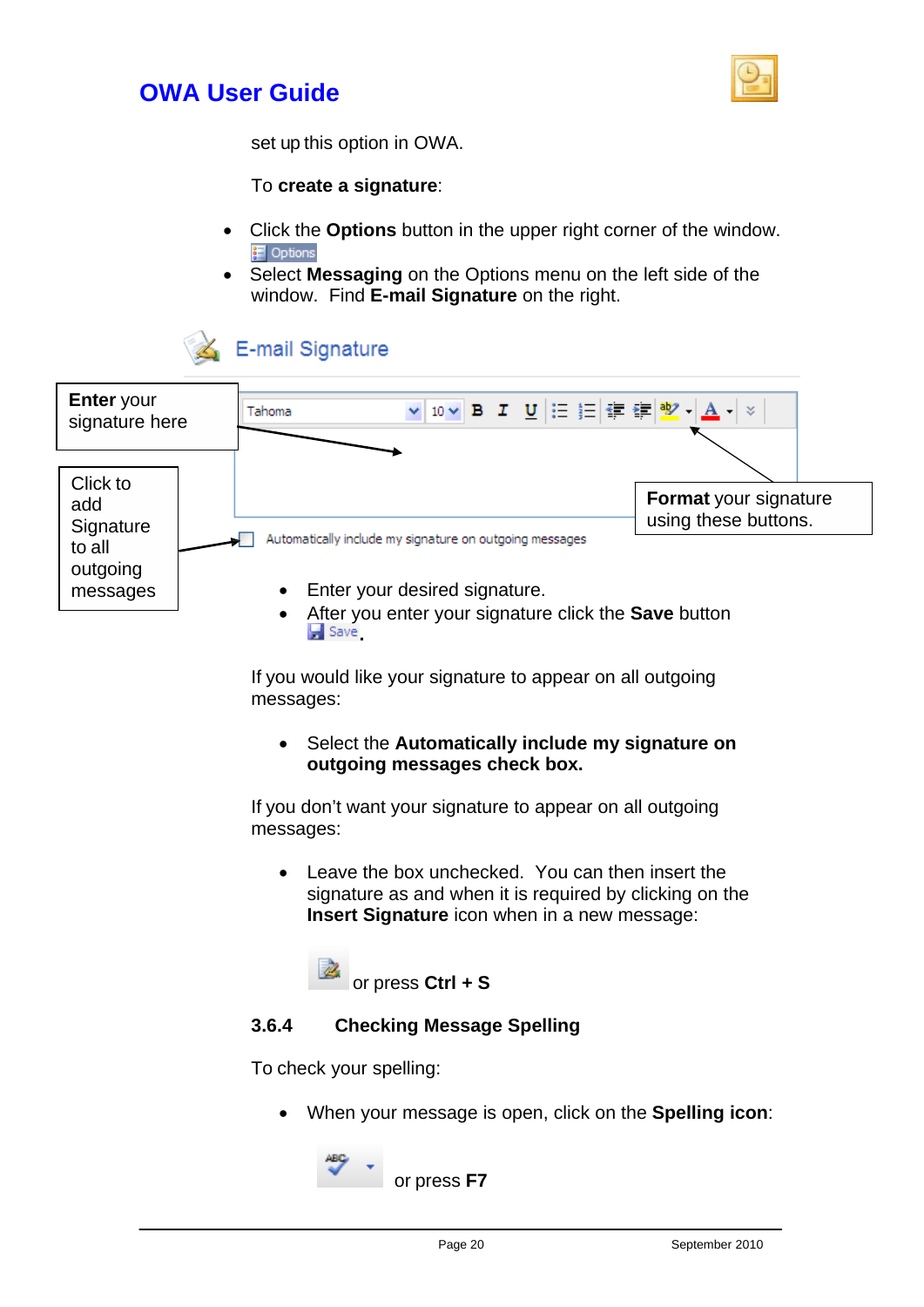

• If unrecognized words or spelling errors are found, they will be indicated by a curvy red line beneath them.

| 2 https://ca.mail.ca.gov/owa/?ae=PreFormAction&a=ReplyAll&t=IPM.Note&id=RgAAAAB444ILDJuwT79qd2aXHGRHBwBpVcU1lwhIS →<br>$\frac{ABG}{2}$<br>: Options<br><b>HTML</b><br>Ы<br>$\overrightarrow{a}$<br>$\geq$ -<br>0<br>&,<br><b>IEN</b> Send<br>10<br>图<br>×<br>$\star$<br>jsmith@state.ca.gov<br>图 To<br>图 Cc<br>Meeting tomorrow<br>Subject:<br>Tahoma<br>×<br>Please review the materiels for our meeting tomorow.<br>materials<br>materiel's<br>materiel<br>materials'<br>Ignore<br>Ignore All | C RE: CA.Mail Mailbox connecting to a Shared DIR Mailbox - Windows Internet Explorer |  |  |
|-------------------------------------------------------------------------------------------------------------------------------------------------------------------------------------------------------------------------------------------------------------------------------------------------------------------------------------------------------------------------------------------------------------------------------------------------------------------------------------------------|--------------------------------------------------------------------------------------|--|--|
|                                                                                                                                                                                                                                                                                                                                                                                                                                                                                                 |                                                                                      |  |  |
|                                                                                                                                                                                                                                                                                                                                                                                                                                                                                                 |                                                                                      |  |  |
|                                                                                                                                                                                                                                                                                                                                                                                                                                                                                                 |                                                                                      |  |  |
|                                                                                                                                                                                                                                                                                                                                                                                                                                                                                                 |                                                                                      |  |  |
|                                                                                                                                                                                                                                                                                                                                                                                                                                                                                                 |                                                                                      |  |  |
|                                                                                                                                                                                                                                                                                                                                                                                                                                                                                                 |                                                                                      |  |  |
|                                                                                                                                                                                                                                                                                                                                                                                                                                                                                                 |                                                                                      |  |  |

To correct the spelling:

.

- Right click on the misspelled word and select the correct spelling from the suggestions.
- Click **Ignore** or **Ignore All** if your word is unrecognized.

To automatically check the spelling of every message before it is sent:

- Select **Options** from the **Navigation Pane**.
- Select **Spelling** from the navigation pane and you will see **Spelling Options**:

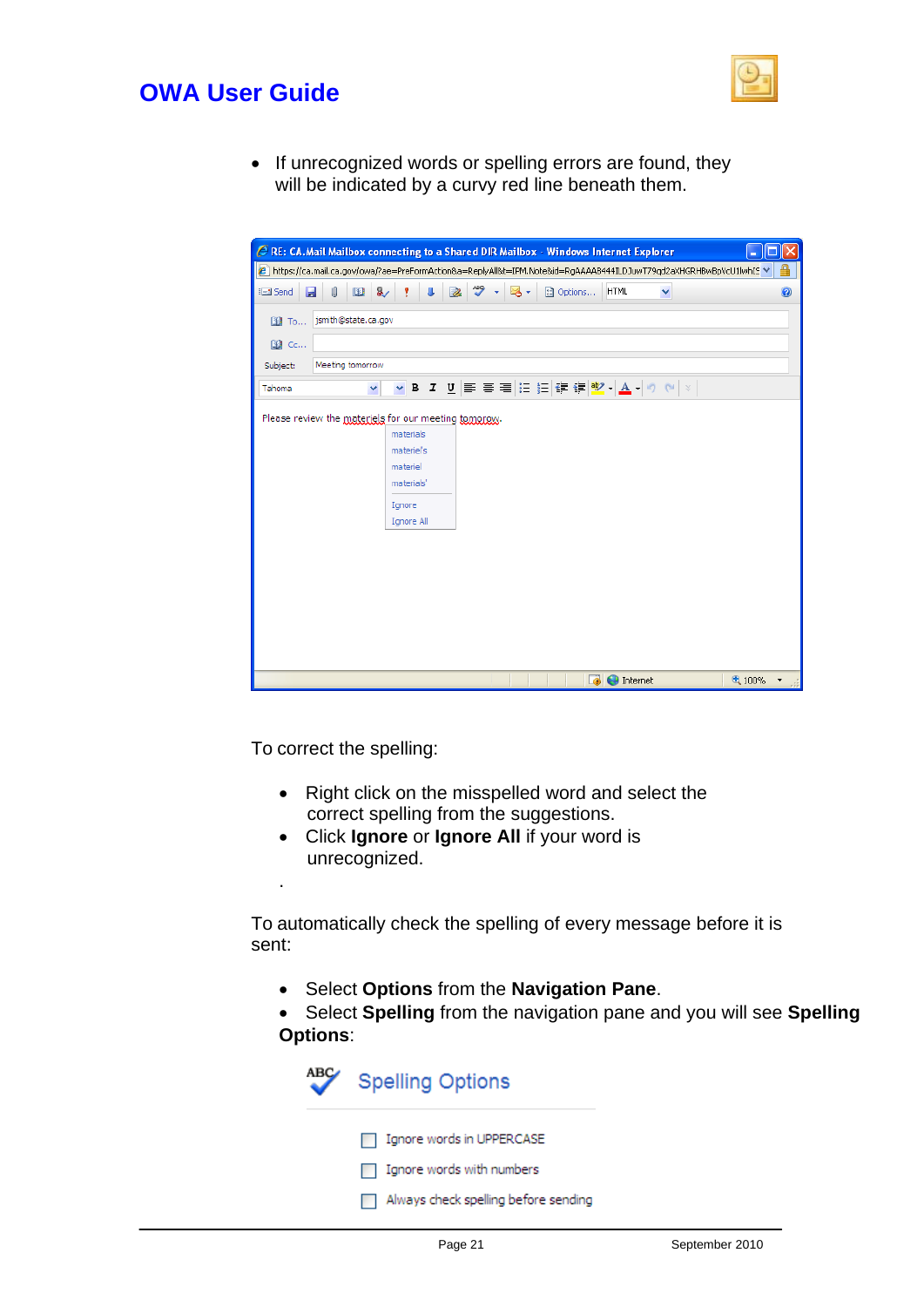

- Click the checkbox next to **Always check spelling before sending**.
- Click **Save**.

#### **3.6.5 Setting the Importance of a Message**

You can alert the recipient of the importance of a message. The message will appear on the recipient's computer with an additional icon denoting high or low importance.

If the message is of high importance:

• When your message is open, select the **High Importance** icon:



OR

- When your message is open, select **Options**.
- Select **High** from the Importance drop down menu.
- Click **Close**.

If the message is of low importance:

• When your message is open, select the **Low Importance** icon:



OR

- When your message is open, select **Options**.
- Select **Low** from the Importance drop down menu.
- Click **Close**.

#### **3.6.6 Tracking Options**

You can use the Tracking options to request an automated notification message informing you if your message has been delivered or opened.

**Please Note:** When emailing external addresses, the recipient's system is not always configured to send you a tracking notification message.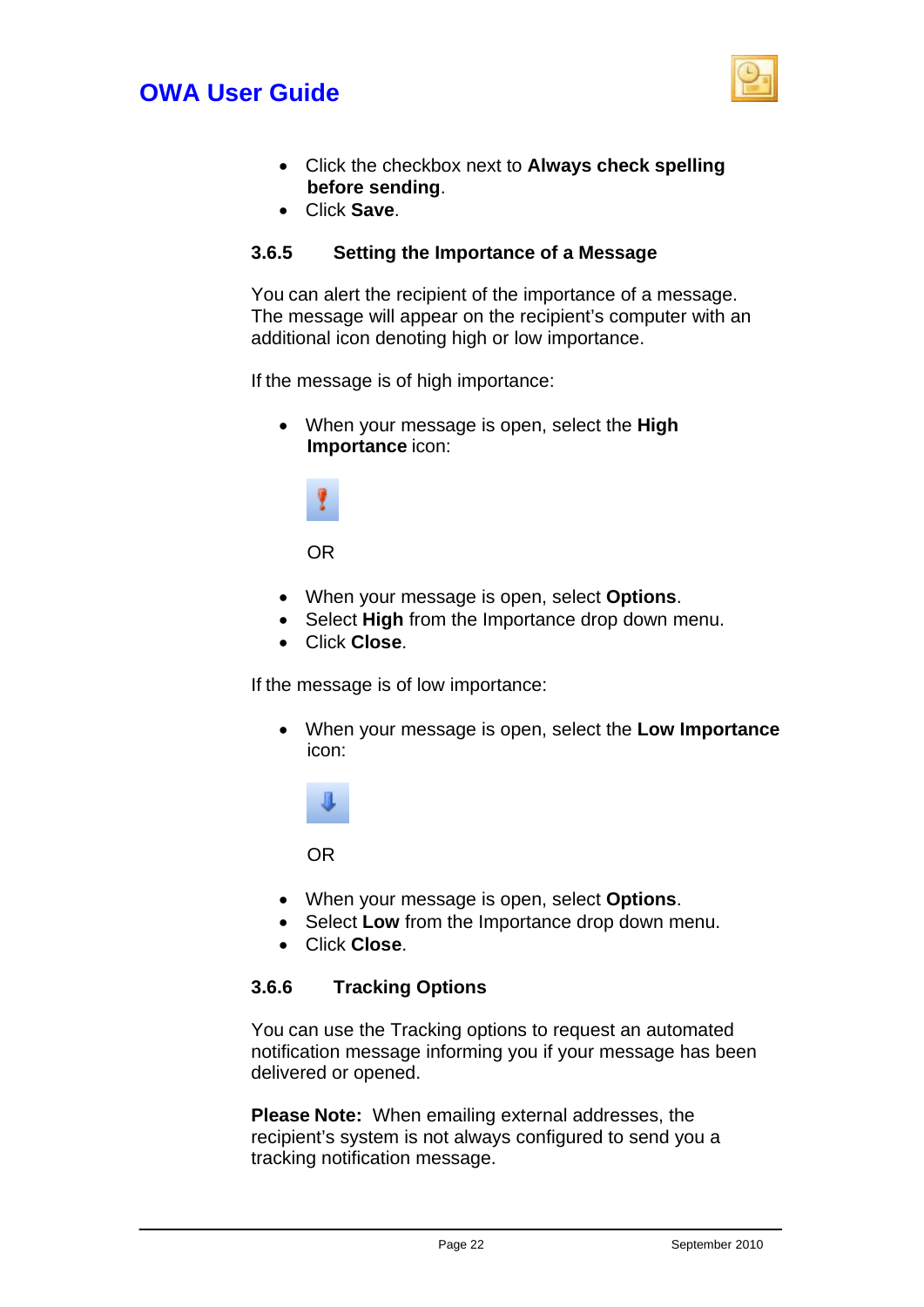



To set tracking on your message:

• When your message is open, select **Options**:



The following dialog box will appear:

| Message Options                                            | × |
|------------------------------------------------------------|---|
| <b>Current Message Settings</b>                            |   |
| Importance   Normal V                                      |   |
| Normal<br>Sensitivity<br>v                                 |   |
| Show Bcc                                                   |   |
| <b>Tracking Options</b>                                    |   |
| Request a delivery receipt for this message                |   |
| Request a read receipt for this message                    |   |
| <b>More Message Options</b>                                |   |
| e<br>Click Options on the main screen for Message options. |   |
|                                                            |   |

- In the Tracking options section, click in the checkbox next to the desired option, you can request both if desired.
- Click **OK**.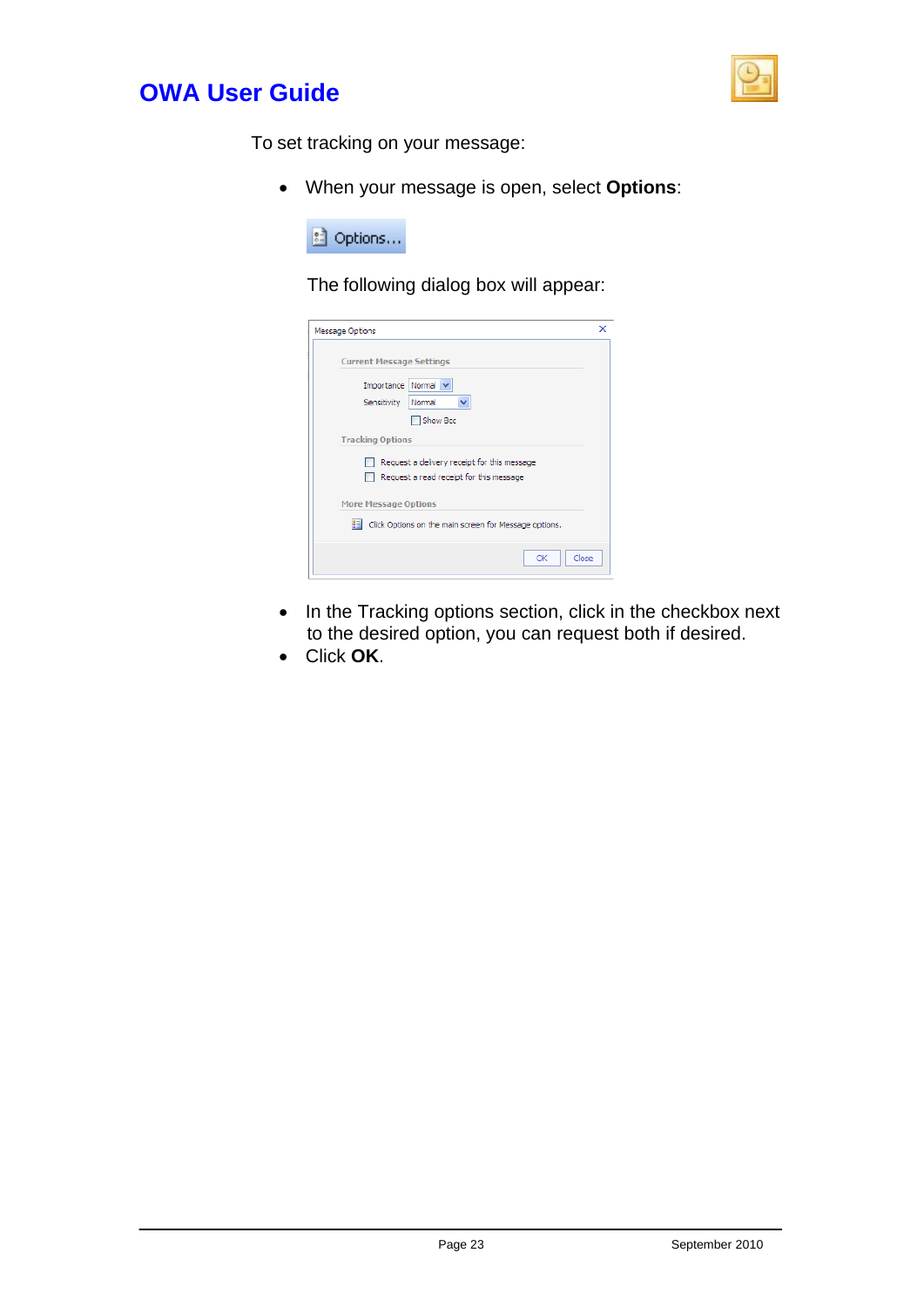



#### **3.7 SENDING THE MESSAGE**

To send the message:

• Click on the **Send** button:



### **4.0 RECEIVING AND MANAGING MESSAGES**

#### **4.1 RECEIVING NEW MAIL**

Providing you have Outlook Web Access open in your browser, a notification will appear briefly in the bottom right hand area of the screen when new mail arrives:



If you click on the New Mail notification message, OWA will take you to your inbox and refresh so all new messages are listed.

Click the **Check Messages** button on the Inbox Toolbar to refresh your screen.



**Please Note:** If you have unchecked the **Display a notification message when new mail arrives** option then you will not get this notification. Refer to section 2.3.5 for more information.

#### **4.2 MESSAGE ICONS**

Messages within your inbox are **displayed with various icons** allowing you to quickly view their status:



Unread message



Read message

Notification of a delivered message. You will only get a notification if you've requested a delivery receipt. See section 3.6.6 for further information.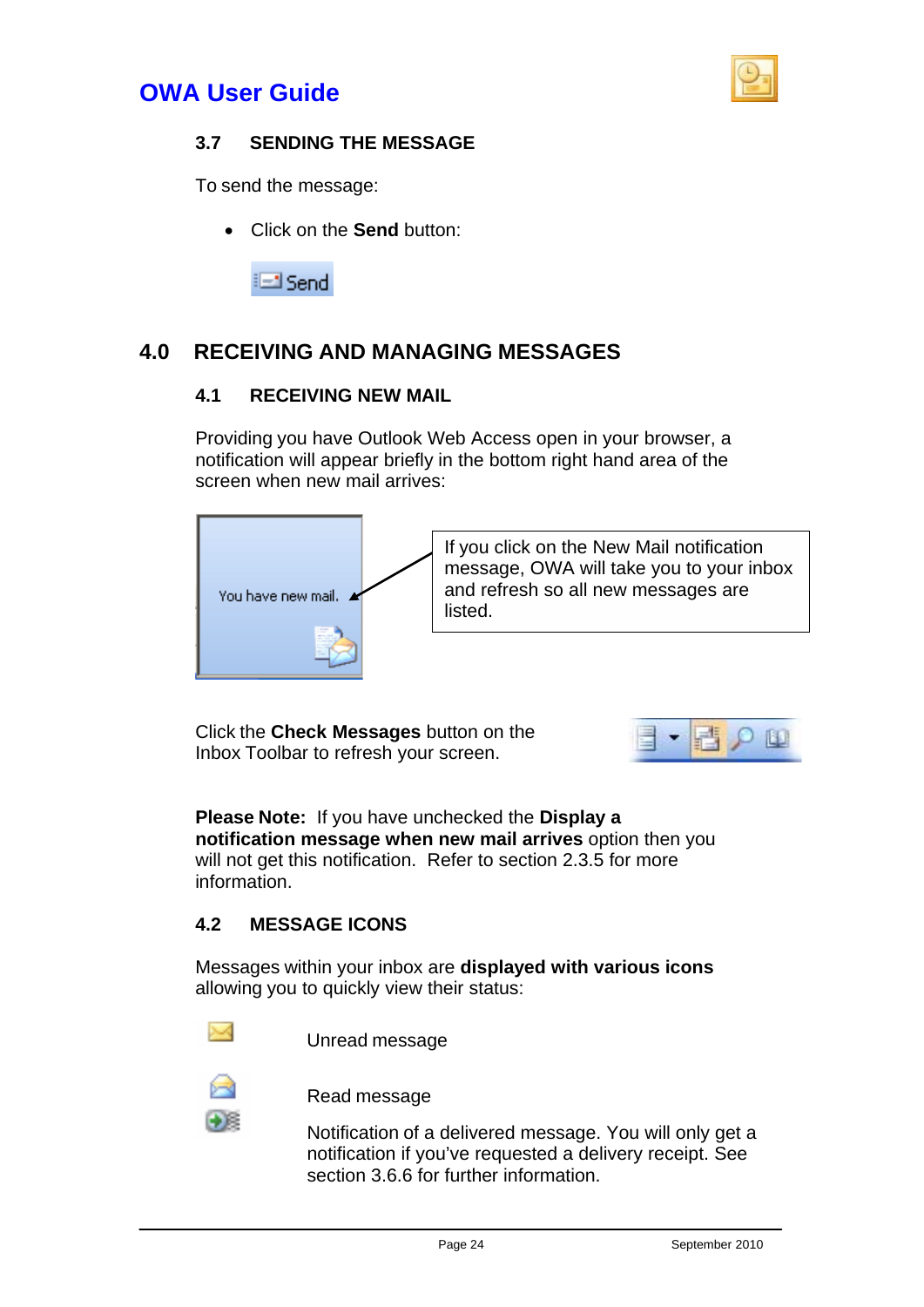

|    | Notification of a read message. You will only get a<br>notification if you've requested a read receipt, see section<br>3.6.6 for further information.           |
|----|-----------------------------------------------------------------------------------------------------------------------------------------------------------------|
|    | Notification that a message was not read. You will only<br>get a notification if you've requested a read receipt, see<br>section 3.6.6 for further information. |
|    | High importance message                                                                                                                                         |
|    | Low importance message                                                                                                                                          |
| IJ | Message containing one or more attachment(s)                                                                                                                    |
|    | Once you have acted on a message, other icons will be displayed:                                                                                                |
|    | Message you have replied to                                                                                                                                     |
|    | Message which has been forwarded                                                                                                                                |
|    | Unflagged message                                                                                                                                               |
|    | Flagged message                                                                                                                                                 |
|    | Previously flagged message now complete                                                                                                                         |

For further information about message flagging refer to section 4.8.

#### **4.3 OPENING MESSAGES**

To preview a message:

• If you have the Reading Pane open, click once anywhere on the message. For further information on the reading pane refer to section 2.3.1.

To open a message:

• Double click on the message. A new window will open displaying the full message.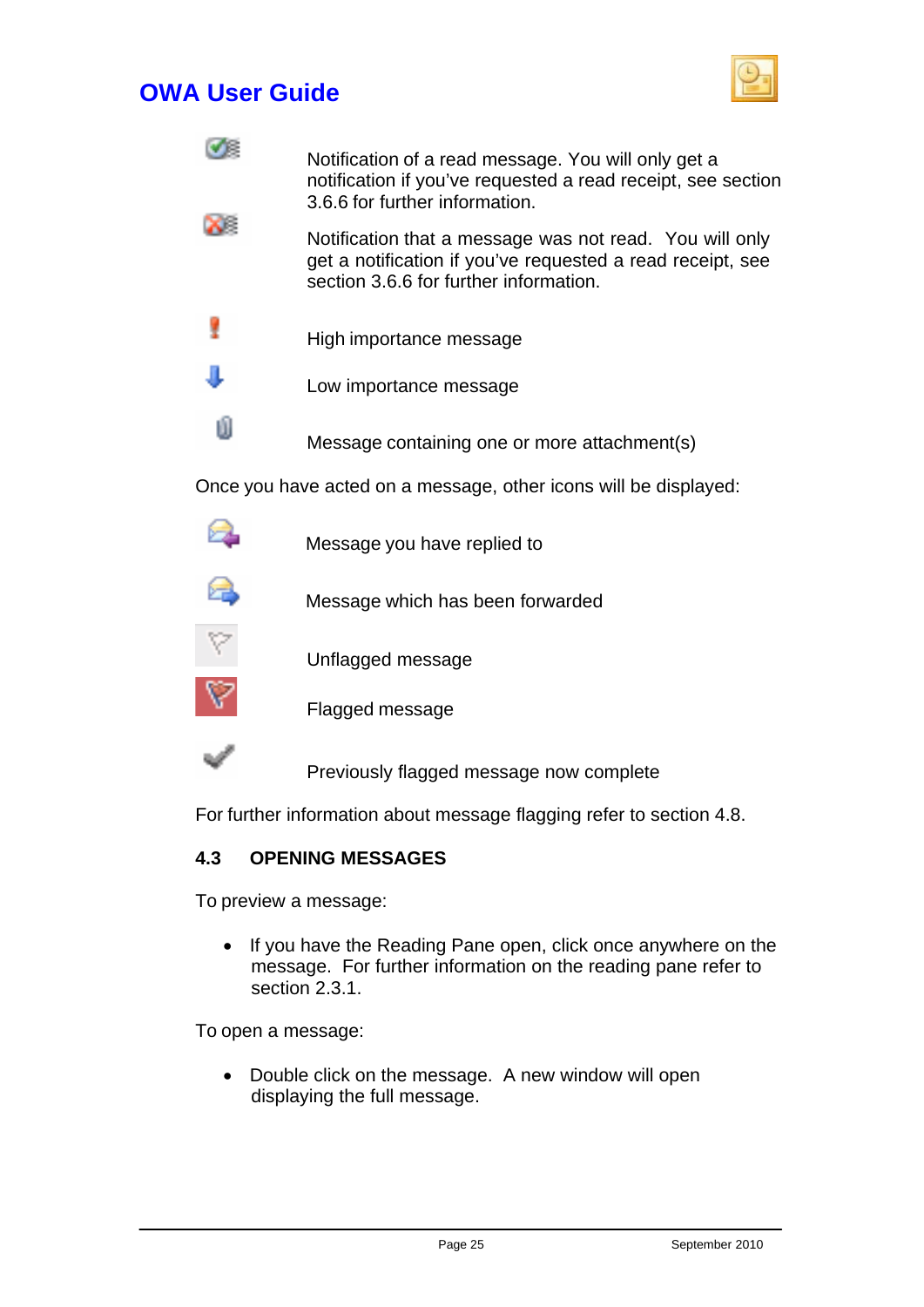



#### **4.4 REPLYING TO MESSAGES**

To reply to a message when the message is already open:

• Click on the **Reply** button:



A new message box will appear with the recipient's name already visible within the To: field.

- Type your reply.
- Click **Send**.

To reply to all recipients of a message click the **Reply to all** button:



To reply to a message without opening the message:

- Highlight the message you would like to reply to.
- Click on the **Reply** button:



A new message box will open with the recipient's name already visible within the **To:** field.

- Type your reply.
- Click **Send**.

To reply to all recipients of a message click the **Reply to all** button:



#### **4.5 FORWARDING MESSAGES**

To forward a message when the message is already open:

• Click on the **Forward** button:

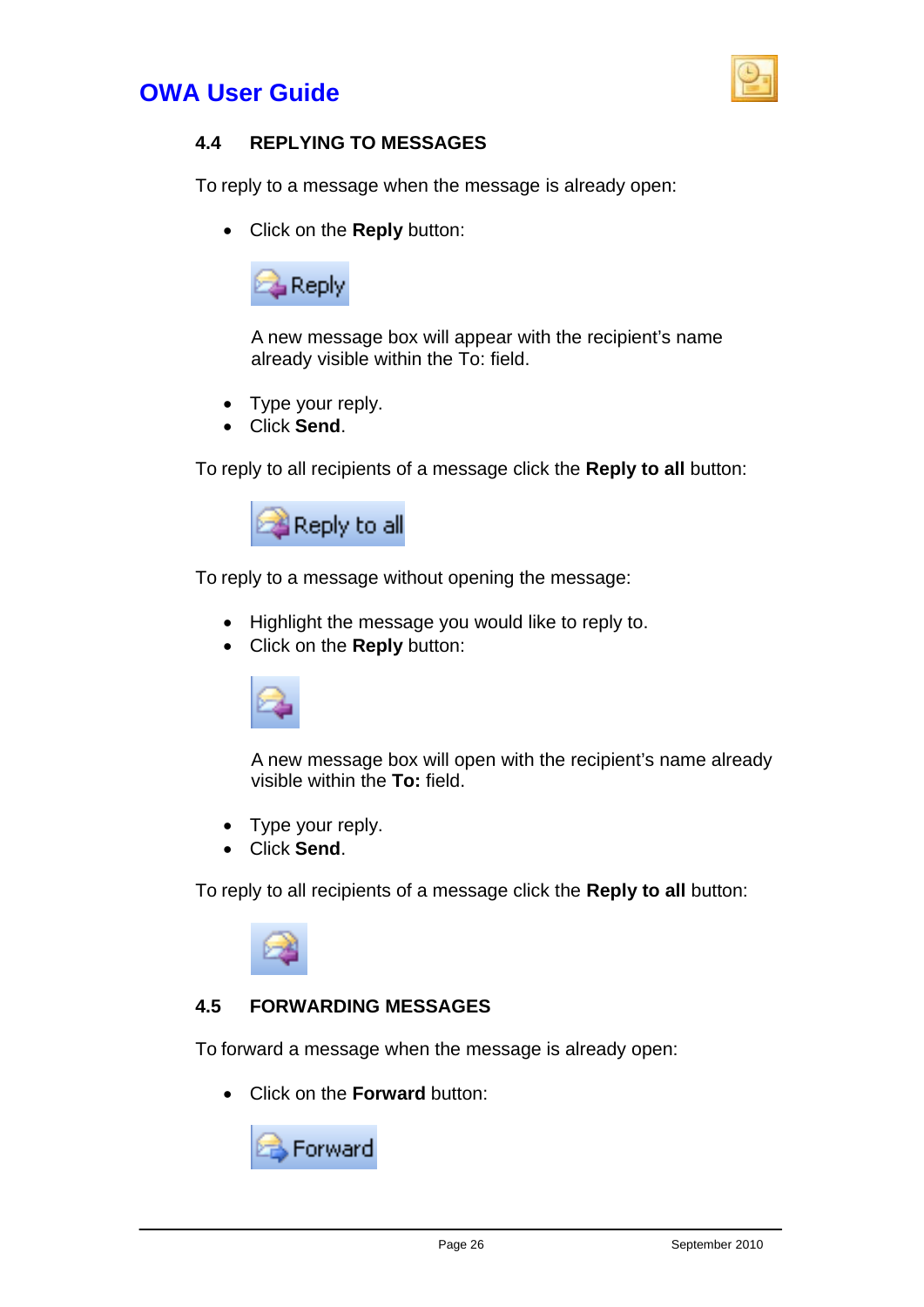

- Enter the recipient's address. For help, please refer to section 3.2.
- Type your forwarding message if required.
- Click **Send**.

To forward a message without opening the message:

- Highlight the message you would like to forward.
- Click on the **Forward** button:



- Enter the recipient's address, for further information refer to section 3.2.
- Type your forwarding message if required.
- Click **Send**.

#### **4.6 MARKING MESSAGES AS UNREAD**

To mark a message as unread:

- **Right-click** on the message you wish to mark as unread.
- Select **Mark As Unread**. The message will be bolded and will take on the appearance of an unread message.

#### **4.7 DELETING MESSAGES**

To delete a message when the message is open:

• Click on the **Delete** icon:



The message will be moved to the deleted items folder.

To delete a message from a folder including the inbox:

- Highlight the message that you wish to delete.
- Click on the **Delete** icon. The message will be moved to the deleted items folder.

For further information on emptying the deleted items folder refer to section 9.1.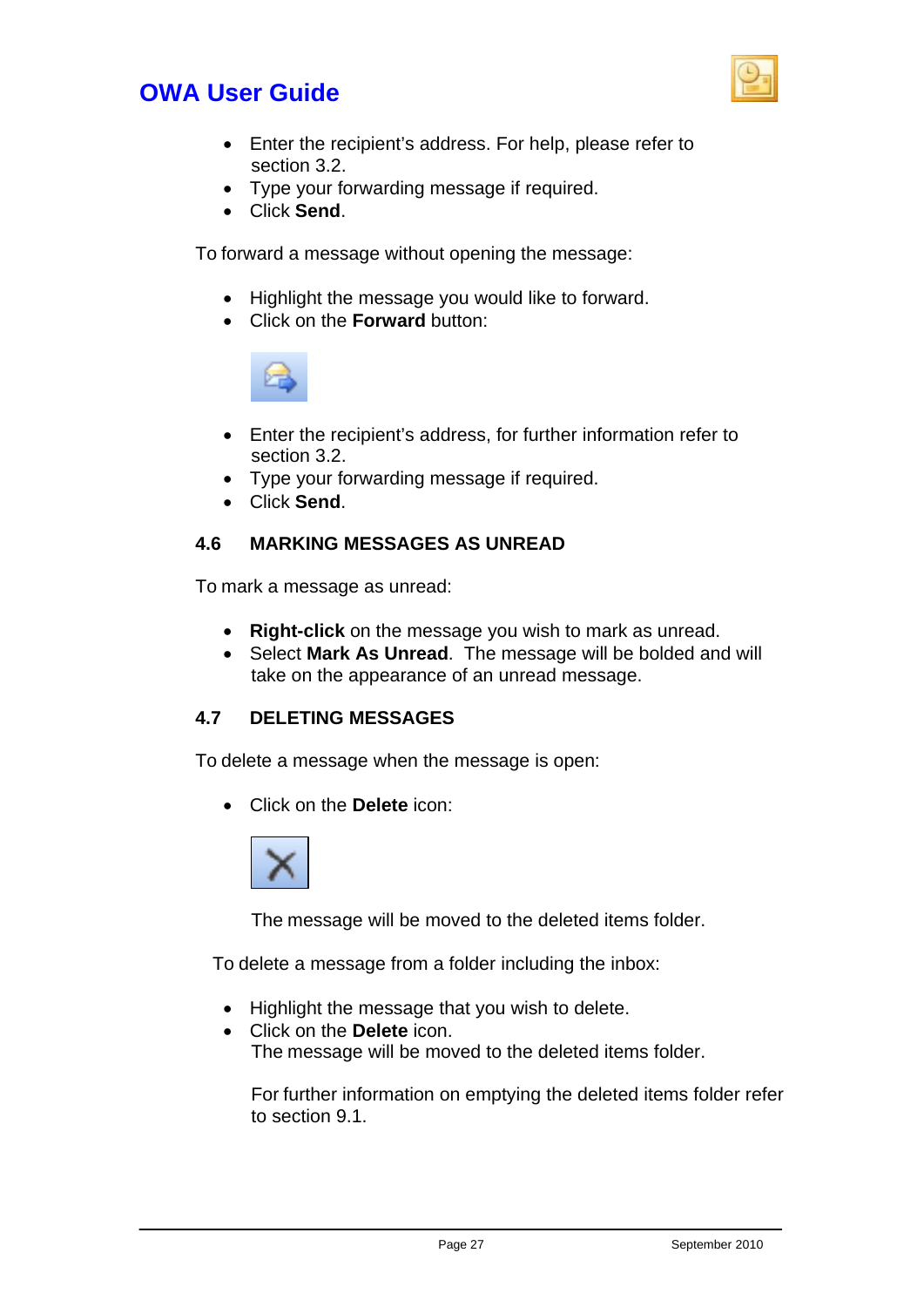



#### **4.8 MESSAGE FLAGGING**

In Outlook Web Access, you can flag messages requiring further action.

The message flag column appears to the right of the message list:

| Alcreagh Office<br><b>Outlook Web Access</b>               | $\blacksquare$ Inbox (Messages $\blacktriangleright$ )        | <b>Message Flag</b><br>column                  |
|------------------------------------------------------------|---------------------------------------------------------------|------------------------------------------------|
| $\hat{\phantom{a}}$<br>$\ddot{\phantom{1}}$<br>Folders     | Ċ.<br><b>EL'INew</b>                                          | <sup>2</sup> Help                              |
| UserName@CA                                                | <b>Unflagged</b> message                                      | Received V<br>Size:                            |
| 1Outlook Project<br>H                                      |                                                               | Y<br>$\overline{16}$ Tue 8/12/200 36           |
| Calendar                                                   | <b>Il Peterson, T FW: Delivery Final Fail Tue 8/13/200 25</b> | v                                              |
| Cont<br>H<br>lΩ≡l<br><b>Flagged</b> message<br><b>Dele</b> | Holiday Planning<br>J.                                        | v<br>Tue 8/12/200 4KB                          |
| Drai                                                       |                                                               | v<br>EO is now getting all m Tue 8/12/200 4KB  |
| Inbox $(54)$<br>Ŧ                                          | Jakob Nielsen                                                 | v<br>Alertbox: 10 Best Appli Tue 8/12/200 3 KB |
| Journal                                                    | <b>Petil</b> Re: Training Room                                | v<br>Mon 8/11/200 4KB                          |
| Junk E-                                                    | <b>Complete</b> message<br>Virus Status Info                  | Mon 8/11/200 122<br>$M_{\odot}$                |
| <b>Notes</b>                                               | Re: Training Room                                             | Mon 8/11/200 2KB                               |
| Outbox                                                     | Matthew Botill Training Room                                  | v<br>Mon 8/11/200 2 KB                         |
| <b>Sent Items</b>                                          |                                                               | Men 0/11/200<br>n izt                          |

To flag a message:

• Within the Inbox or other email folder click on the flag next to the required message. The flag turns red.

**Please Note:** You can select flag colors other than red. Right click on the flag to display the full list of options.

To mark a flag as complete:

• Click on the flag on the flagged message. The flag icon becomes a tick icon.

To clear a flag:

- Right click on the required flag.
- Select **Clear Flag** from the list of options.

**Please Note:** Unlike the Outlook Client, you cannot set a reminder using the flags. They simply provide you with a visual indicator of which messages have been marked as requiring further action.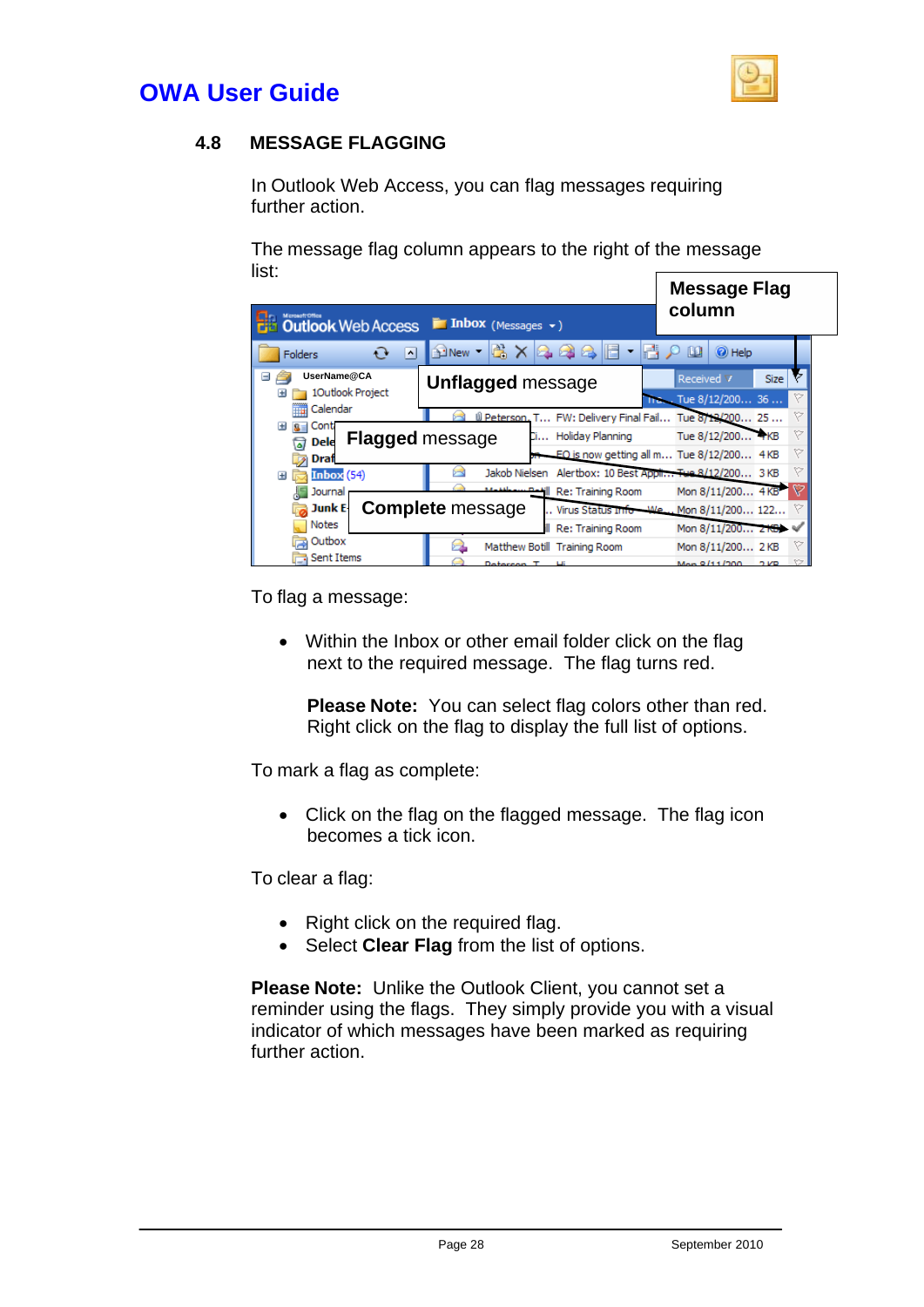



#### **4.9 PRINTING MESSAGES**

To print a message:

- **Open** the message.
- Click on the **Print** icon:



The Print dialog box will open:

|                                            | Print<br>General   Options<br><b>Select Printer</b><br>Select the printer<br>Auto PDFCreator on OIS-20060423<br><b>ELHL4213WA.FLOOL</b><br>HL3608WA.FLOOR8.PRINTERS.SACHQ.CARB on AIR<br>ELHL4213WC.FLOO<br>here<br>HP Laser Jet 4 Plu<br>HL4208WC.FLOOR8.PRINTERS.SACHO.CARB on AIR |
|--------------------------------------------|--------------------------------------------------------------------------------------------------------------------------------------------------------------------------------------------------------------------------------------------------------------------------------------|
| Specify the<br>pages to be<br>printed here | <b>STATE</b><br>Ready<br>$\Box$ Print to file<br>Status:<br>Preferences<br>Location:<br>Find Printer<br>Click here to access the<br>Comment:<br>printer preferences<br>Page Range<br>$\odot$ All<br>Number of copies: 1                                                              |
|                                            | Selection Current Page<br>$\boxed{\checkmark}$ Collate<br>Pages:<br>Specify the number<br>Enter either a single page number or a single<br>page range. For example, 5-12<br>of copies here<br>Print<br>Cancel<br>Apply                                                               |

• Once you have made your selections, click **Print**.

#### **4.10 SEARCHING FOR A MESSAGE**

To search for a message:

- Open the folder you wish to search.
- There is a **Search** box on the toolbar. Enter the text you are searching for and click on the magnifying glass.

| K  | Inbox (326 Items, 2 Unread) |  |       |       |
|----|-----------------------------|--|-------|-------|
|    |                             |  | Reply | Reply |
| ×. | Search Inbox                |  |       |       |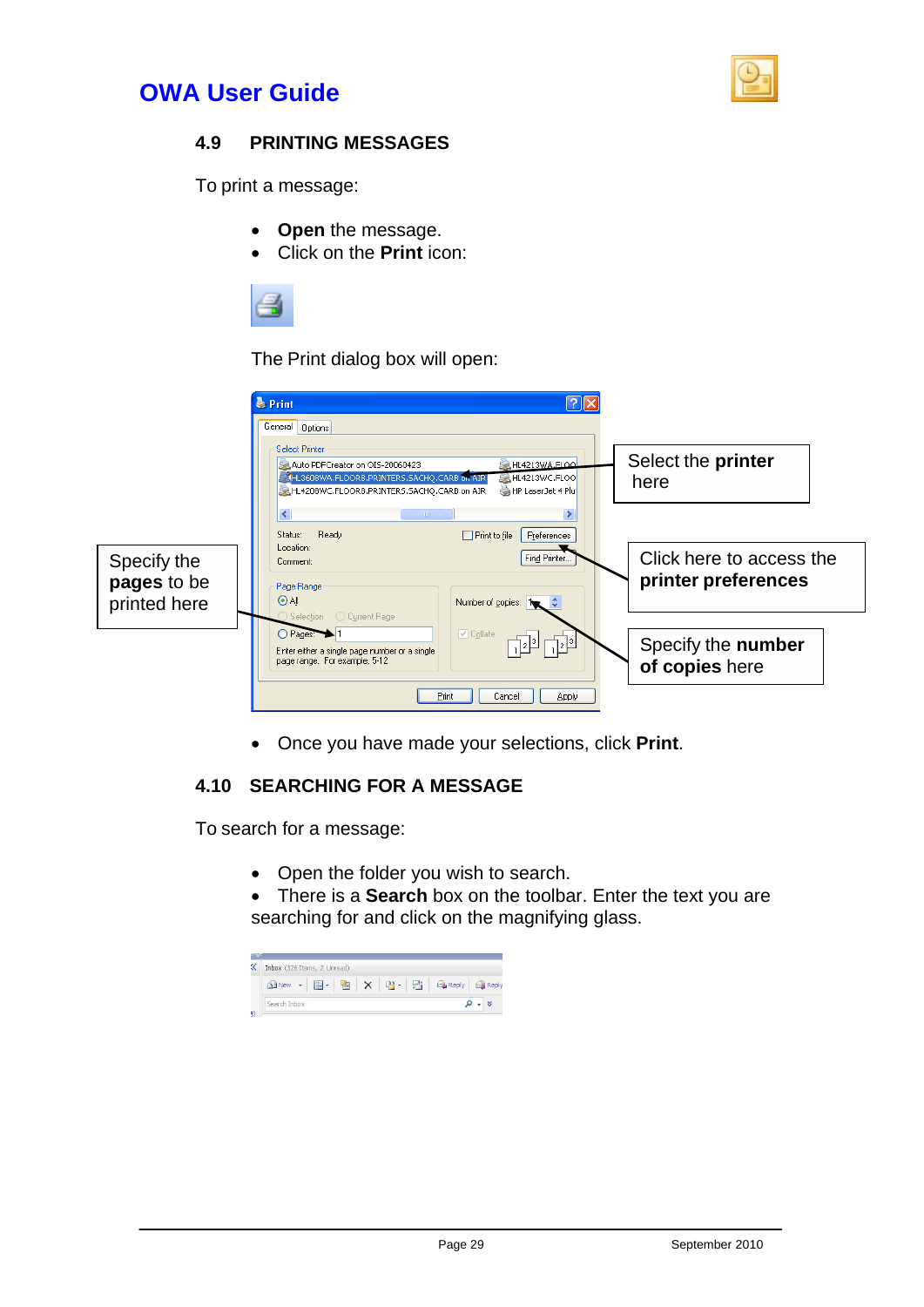

• You can expand the search criteria by clicking on the double arrow to the right of the magnifying glass to reveal three search filters.

| Inbox (327 Items, 3 Unread) |                                                                                                   |  |
|-----------------------------|---------------------------------------------------------------------------------------------------|--|
| New -                       | $\mathbb{R}$ · $\mathbb{R}$ $\times$ $\mathbb{R}$ · $\mathbb{R}$<br><b>B</b> Reply <b>B</b> Reply |  |
| Search Inbox                |                                                                                                   |  |
| Results in:                 | Subject and message body                                                                          |  |
| From                        |                                                                                                   |  |
| Category:                   | <b>Blue Category</b>                                                                              |  |

- The results will be displayed in the Search Results box.
- Double click on the relevant item to open it.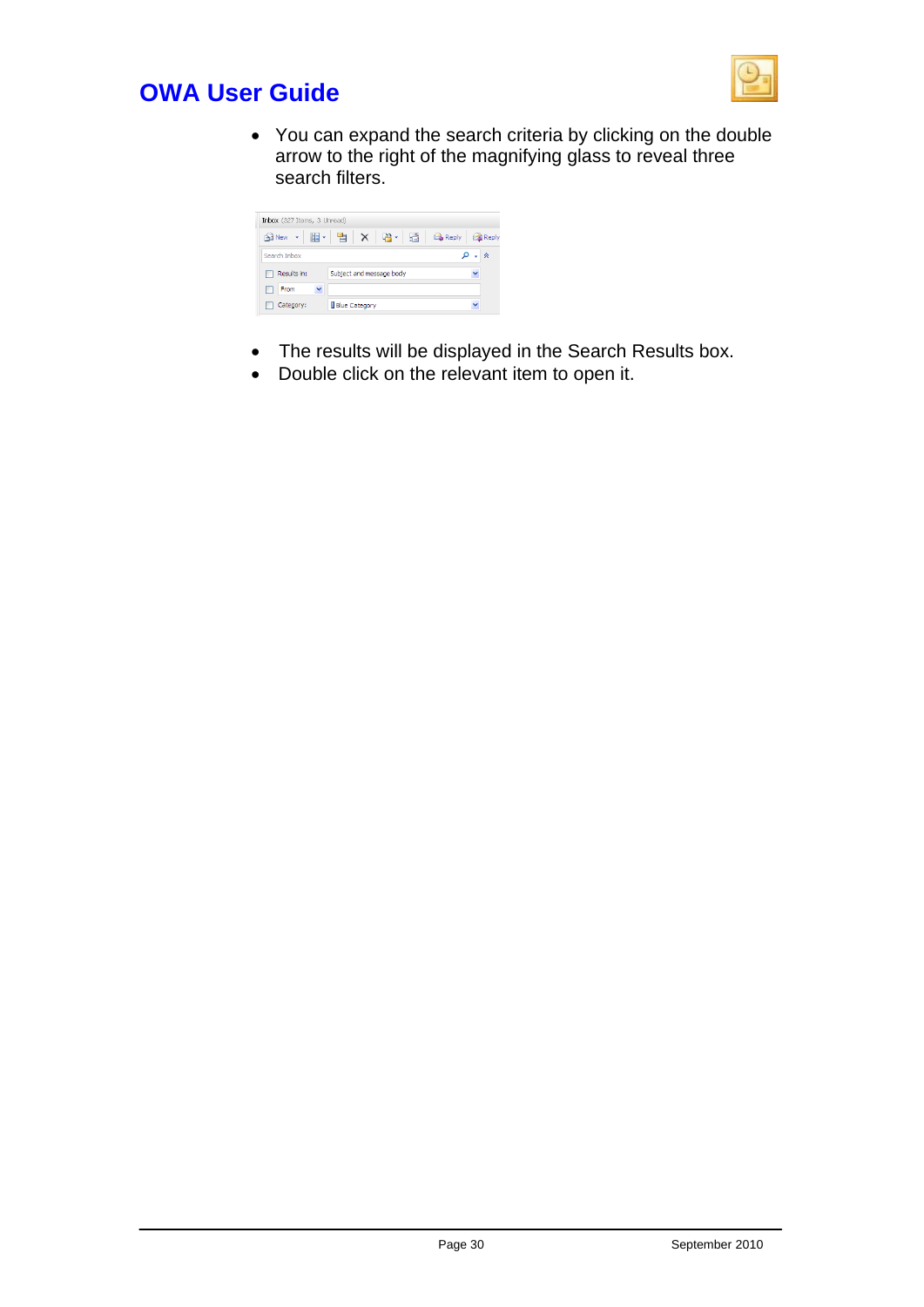

### **5.0 WORKING WITH FOLDERS**

#### **5.1 CREATING A NEW FOLDER**

• In the Navigation Pane, right click on the folder that will contain your new subfolder.

The following drop down menu will appear:



• Select **New Folder**. The following dialog box will appear: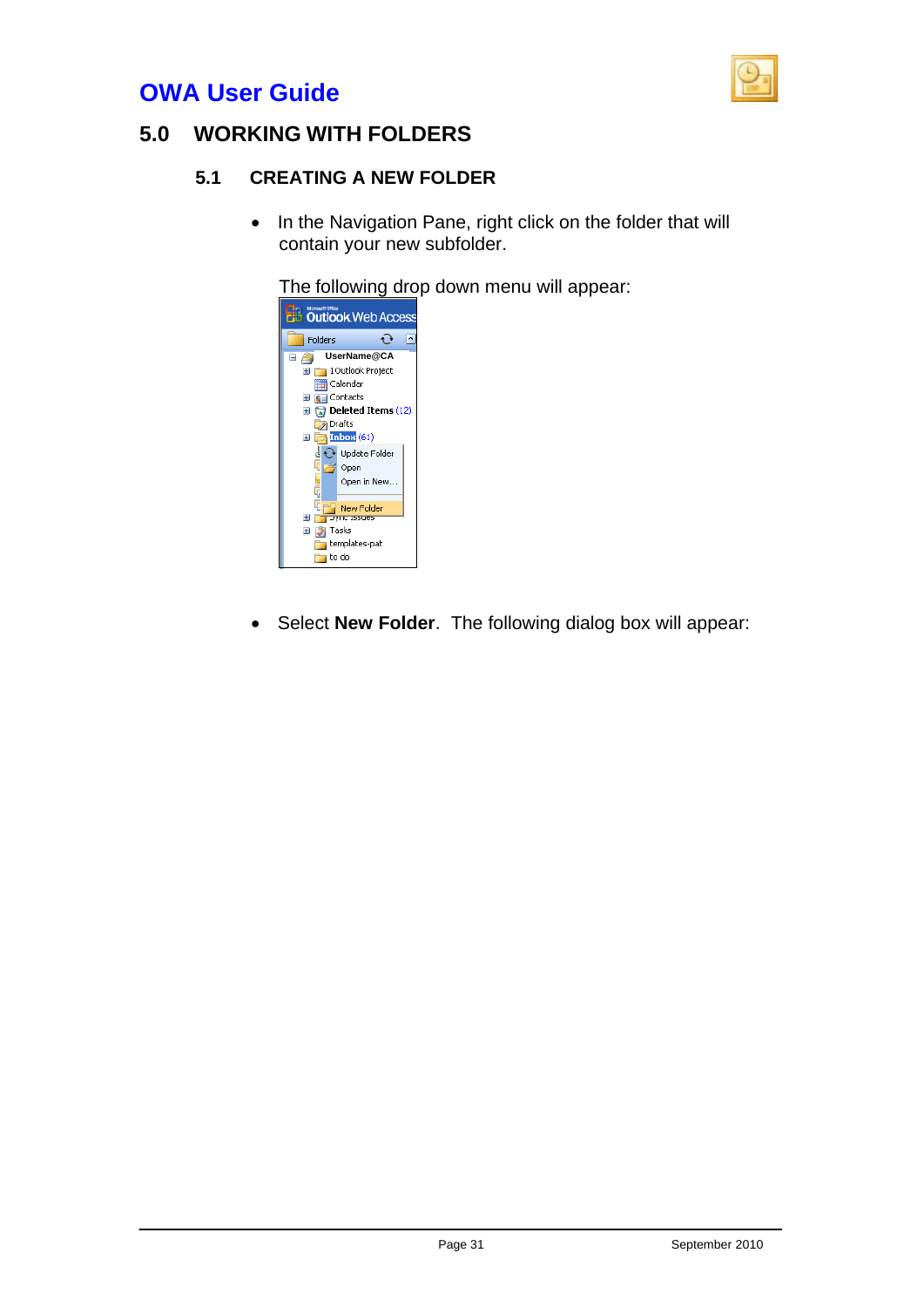

| <sup>2</sup> Create New Folder -- Web Page                                                                                                                                                       |
|--------------------------------------------------------------------------------------------------------------------------------------------------------------------------------------------------|
| Name:                                                                                                                                                                                            |
| e-migration                                                                                                                                                                                      |
| Folder contains:                                                                                                                                                                                 |
| Mail Items                                                                                                                                                                                       |
| UserName@CA<br>Ξ<br>1 Outlook Project<br>E<br>Calendar<br>Contacts<br>H<br>Deleted Items (12)<br>$\boxplus$<br>Drafts<br>Inbox <sup>(61)</sup><br>Ŧ<br>Journal<br>Junk E-mail<br>Notes<br>Outbox |
| Cancel<br>ЮK                                                                                                                                                                                     |
| https://webmail.ca.gov/ex <b>C</b> Internet                                                                                                                                                      |

- **Name:** Type a name for the folder (in this example the folder has been named 'e-migration').
- **Folder Contains:** Click the down arrow, and then select what the folder contents will be.
- Click **OK**. The new subfolder will appear within the existing folder:



#### **5.2 MOVING MESSAGES BETWEEN FOLDERS**

To move an open message to a folder:

- Open the message.
- Click on the **Move/copy** button on the menu bar:



The following dialog box will appear: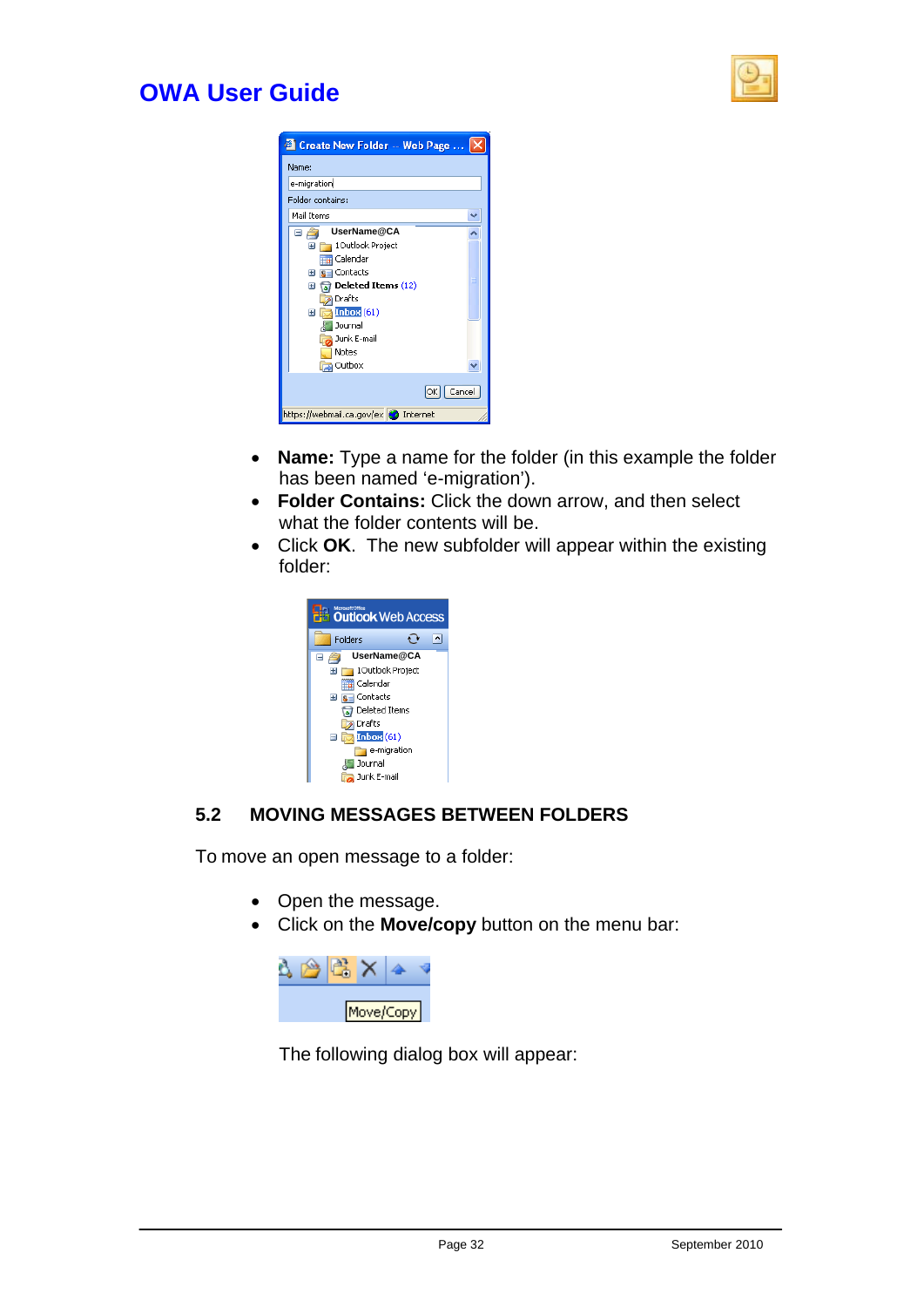



- Highlight the destination folder.
- Click **Move**. The message will be moved to the required folder and the next message in your Inbox will automatically be opened.

To move a message from one folder (e.g. the inbox) to another:

- Highlight the message to be moved.
- Click and drag the message and drop it in the destination folder in the Navigation Pane.

#### **5.3 DELETING A FOLDER**

- In the Navigation Pane, right-click on the folder to be deleted.
- Select **Delete** from the drop down menu.
- Click **OK**. The folder will be moved to the **Deleted Items** folder. For further information on emptying the deleted items folder refer to section 9.1.

#### **6.0 CALENDAR**

#### **6.1 OPEN A SHARED CALENDAR**

In order to view another user's calendar, they must give you access rights and grant you the appropriate permissions. This must have been done on the user's workstation.

#### To **open a shared calendar:**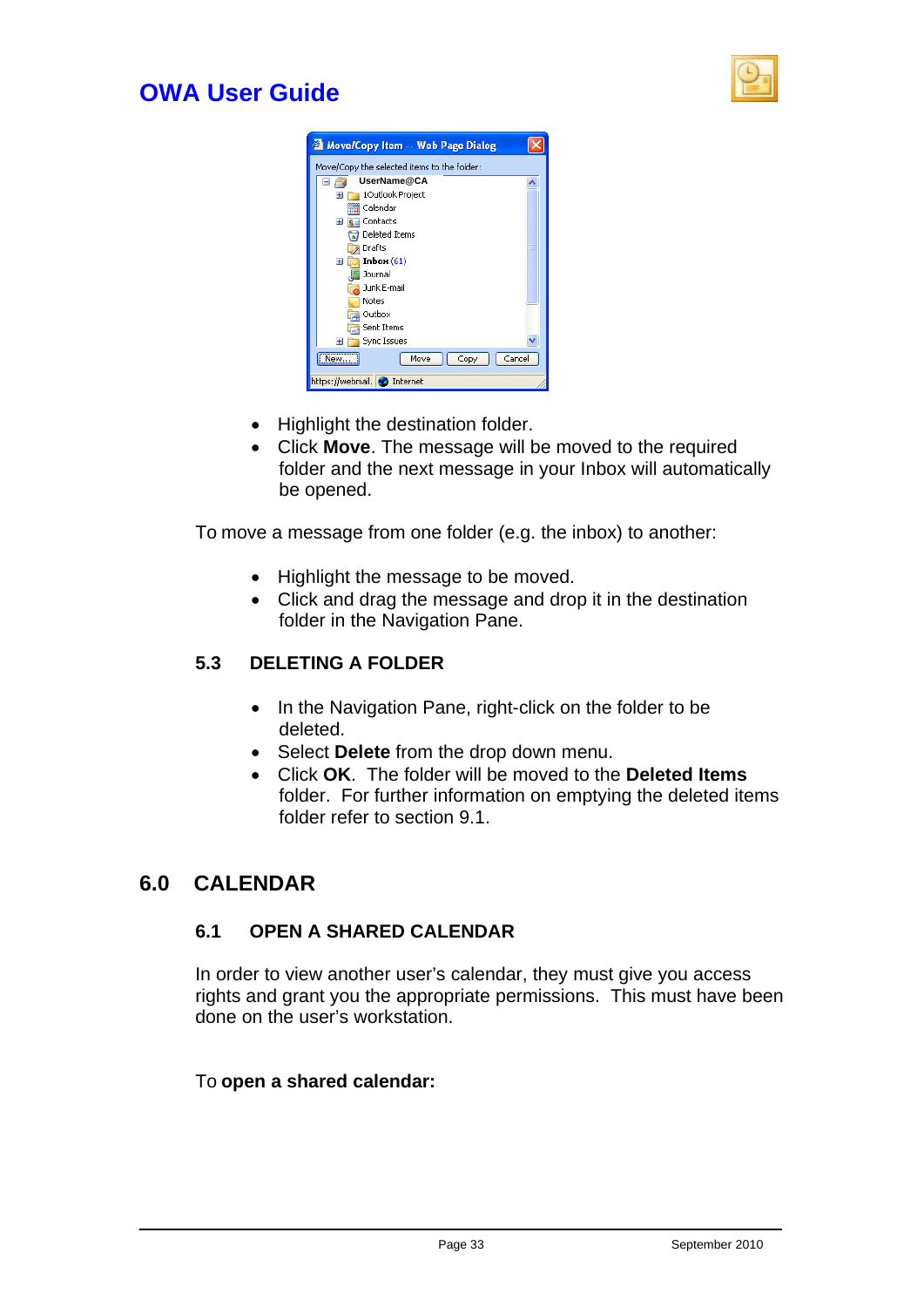



• Login to your OWA account. In the browser address box, enter the following address (substituting the other user's email address where it says 'user.name@state.ca.gov') exactly as below:

**https://ca.mail.ca.gov/owa/user.name@state.ca.gov/?cmd=contents&module=calendar** 

Example: after typing in [https://ca.mail.ca.gov/owa/,](https://ca.mail.ca.gov/owa/) type the email address of the person whose calendar you wish to open, and follow it with: /?cmd=contents&module=calendar.

• **Press Enter**. The shared calendar will appear without a left navigation pane or folders view.

#### **6.1.1 Restore the View to Your Account**

- Put your cursor in the URL box. Remove all text behind <https://ca.mail.ca.gov/owa>.
- Press **Enter**. The view will be restored to the email view of your OWA account.

You can also enter the URL to view another person's calendar in a second browser window if your browser supports multiple browsing tabs.

### **7.0 YOUR CONTACTS**

The Contacts folder allows you to store details of your own personal or business **Contacts**. You can store their company details, personal address, website address and any other information about the contact.

#### **7.1 ADDING A CONTACT**

To **add a contact**:

- In the Navigation Pane, select **Contacts**.
- Click on the **New contact** icon:



The Contact dialog box will appear: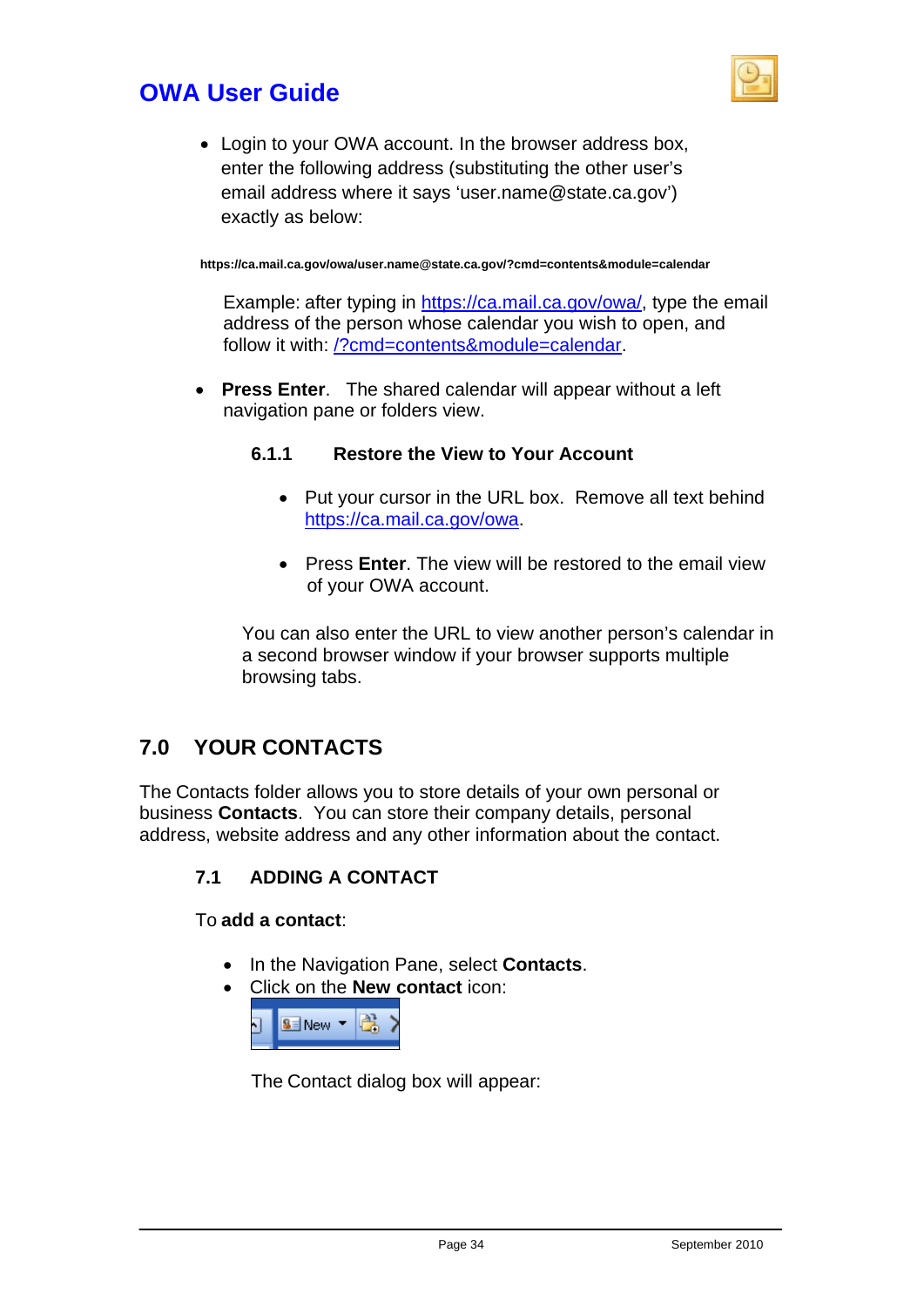

|                  |                       | C Untitled Contact - Windows Internet Explorer                                                                               |        |
|------------------|-----------------------|------------------------------------------------------------------------------------------------------------------------------|--------|
|                  |                       | https://ca.mail.ca.gov/owa/?ae=Item&a=New&t=IPM.Contact&fId=LgAAAAB444ILDJuwT79qd2aXHGRHAQBpVcU1lwhIS62TwNF6wl4DAAGms3IsAAAD |        |
| Save and Close   | 日<br>х                | $\textcolor{red}{\textbf{0}}$<br>$\blacksquare$ -<br>$\mathbf{v}$ .                                                          |        |
| Jump to: Profile | Contact               | Addresses<br><b>Details</b>                                                                                                  |        |
| <b>Profile</b>   |                       |                                                                                                                              | ۸      |
|                  | First name            |                                                                                                                              |        |
|                  | Middle name           |                                                                                                                              |        |
|                  | Last name             |                                                                                                                              |        |
|                  | File as               | Last, First<br>v                                                                                                             |        |
|                  | Job title             |                                                                                                                              |        |
|                  | Office                |                                                                                                                              |        |
|                  | Department            |                                                                                                                              |        |
|                  | Company name          |                                                                                                                              |        |
|                  | Manager               |                                                                                                                              |        |
|                  | Assistant             |                                                                                                                              |        |
| Contact          |                       |                                                                                                                              |        |
|                  | <b>Business phone</b> |                                                                                                                              |        |
|                  | Home phone            |                                                                                                                              |        |
|                  | Mobile phone          |                                                                                                                              |        |
|                  | ×<br>Assistant        |                                                                                                                              |        |
|                  | E mail                |                                                                                                                              |        |
| Done             |                       | Unknown Zone (Mixed)                                                                                                         | € 100% |

- **Complete the fields as required**, and complete the fields in the Details tab if necessary. You do not need to populate all the fields.
- Click **Save and Close**. You will be returned to your Contacts folder with the new Contact listed.

#### **7.2 VIEWING YOUR CONTACTS**

To view your Contacts:

- Click **Contacts** in the Navigation Pane.
- Double click on the **Contact** you wish to view. Their details will be displayed on the screen.

#### **7.3 SORTING YOUR CONTACTS**

You can sort your **Contacts** in a number of ways. The options available to you are:

- **Address Cards** This is the default view that displays basic information on each Contact.
- **Detailed Address Cards** Displays all of the information you have for each Contact.
- **Phone List** Displays the name of each Contact along with each phone number you have for them.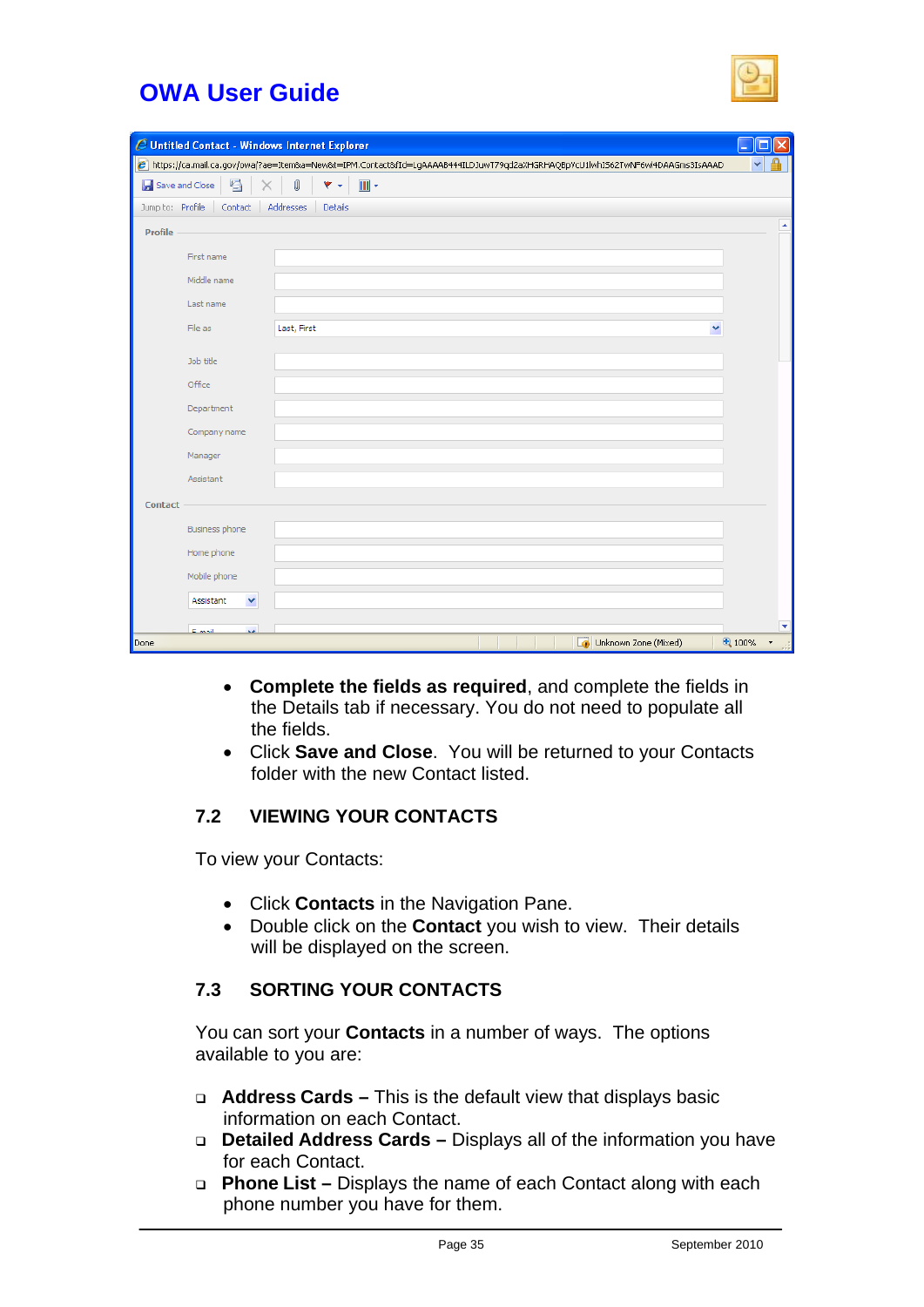

- **By Company** Displays the name of each Contact along with their company information**.**
- **By Location** Displays each contact by address.
- **By Followup Flag** Displays each contact that you need to follow up with. This feature can help you keep track of urgent issues**.**

To change the way you sort your contacts:

• On the Folder Bar click on the arrow to the right of Contacts:



Select your preferred option from the drop down menu:



### **7.4 EMAILING A CONTACT**

To email a Contact:

- From within your Contacts folder, double click on the **Contact** to whom you wish to send an email.
- Click on the **Send Mail To Contact** icon:



The **New Message** dialog box will open with the Contact's email address already entered into the **To:** field.

**Please Note:** You can also address a message to a Contact from within the new message screen. Refer to section 3.2.2 for further details.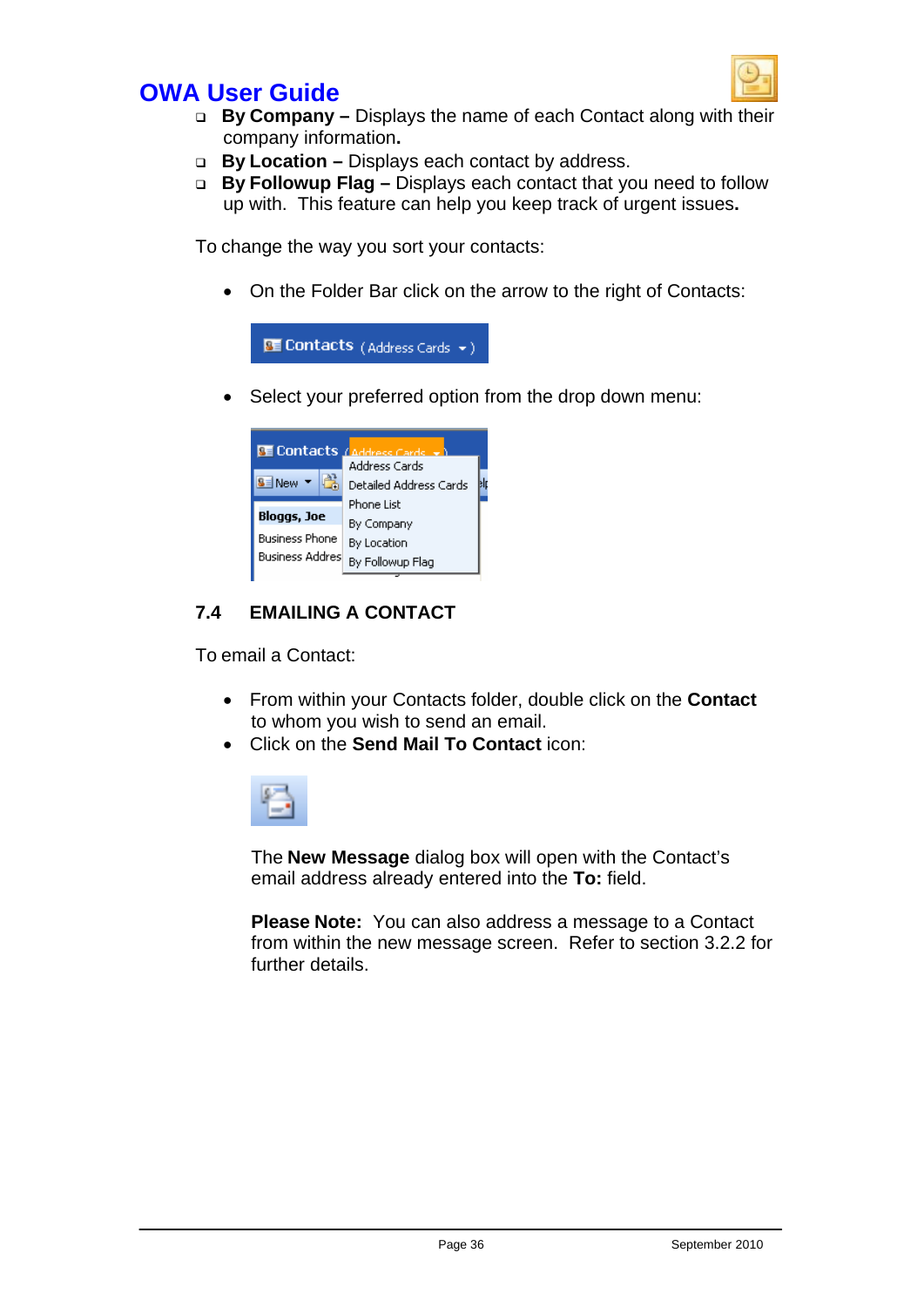

### **8.0 USING THE OUT OF OFFICE ASSISTANT**

When you are unable to check your email for a period of time you may want to set up an **Out of Office** reply. You can set up the Out of Office reply to send an automated message created by you, so senders are aware that you are away from your email. You can also send different messages to internal and external senders.

To activate the **Out of Office** reply:

- Click the **Options** button in the upper right corner of the **Window.** El Options
- Select **Out of Office Assistant** on the Options menu on the left side of the window.
- The following screen will open, allowing you to activate Out of Office replies for senders inside your organization:

|                                                                                                                     | Do not send Out of Office auto-reples                         |   |         |  |  |  |
|---------------------------------------------------------------------------------------------------------------------|---------------------------------------------------------------|---|---------|--|--|--|
| Send Out of Office auto-replies                                                                                     |                                                               |   |         |  |  |  |
|                                                                                                                     | Send Out of Office auto-replies only during this time period: |   |         |  |  |  |
| Start time:                                                                                                         | Mon 9/27/2010                                                 |   | 1:00 PM |  |  |  |
| End time:                                                                                                           | Tue 9/28/2010                                                 | v | 1:00 PM |  |  |  |
| Send an auto-reply once to each sender inside my organization with the following message:<br><b>Times New Roman</b> | <b>∨ 10 ∨ B I U   ⊟ 目 律 律 <mark>シ   A  </mark> ↓</b>          |   |         |  |  |  |
|                                                                                                                     |                                                               |   |         |  |  |  |
| I will be out of the office on jury duty. If you need to reach someone please call the Service Desk. Thank you      |                                                               |   |         |  |  |  |

- Click the radio button to the left of **Send Out of Office auto-replies**.
- Check the box below that if you wish to specify a time period.
- Enter your **reply text**.

To send a different reply to senders in your Contacts list or external senders:

- Scroll down the page and select the checkbox **Send Out of Office auto-replies to External Senders**.
- Select the appropriate radio button and enter **reply text**.
- Click the **Save** button **.** Save

| M | Send Out of Office auto-replies to External Senders                                        |
|---|--------------------------------------------------------------------------------------------|
|   | Send Out of Office auto-replies only to senders in my Contacts list                        |
|   | Send Out of Office auto-replies to anyone outside my organization                          |
|   | Send an auto-reply once to each sender outside my organization with the following message: |
|   | <b>▽ 10 ▽ B Ⅰ U   日 日 建 建 <mark>シ - A -</mark> ▽  </b><br><b>Times New Roman</b>           |
|   |                                                                                            |

To switch off the Out Of Office Reply, go back into the **Out of Office Assistant** and select the radio button **Do not send Out of Office replies**, and **Save.**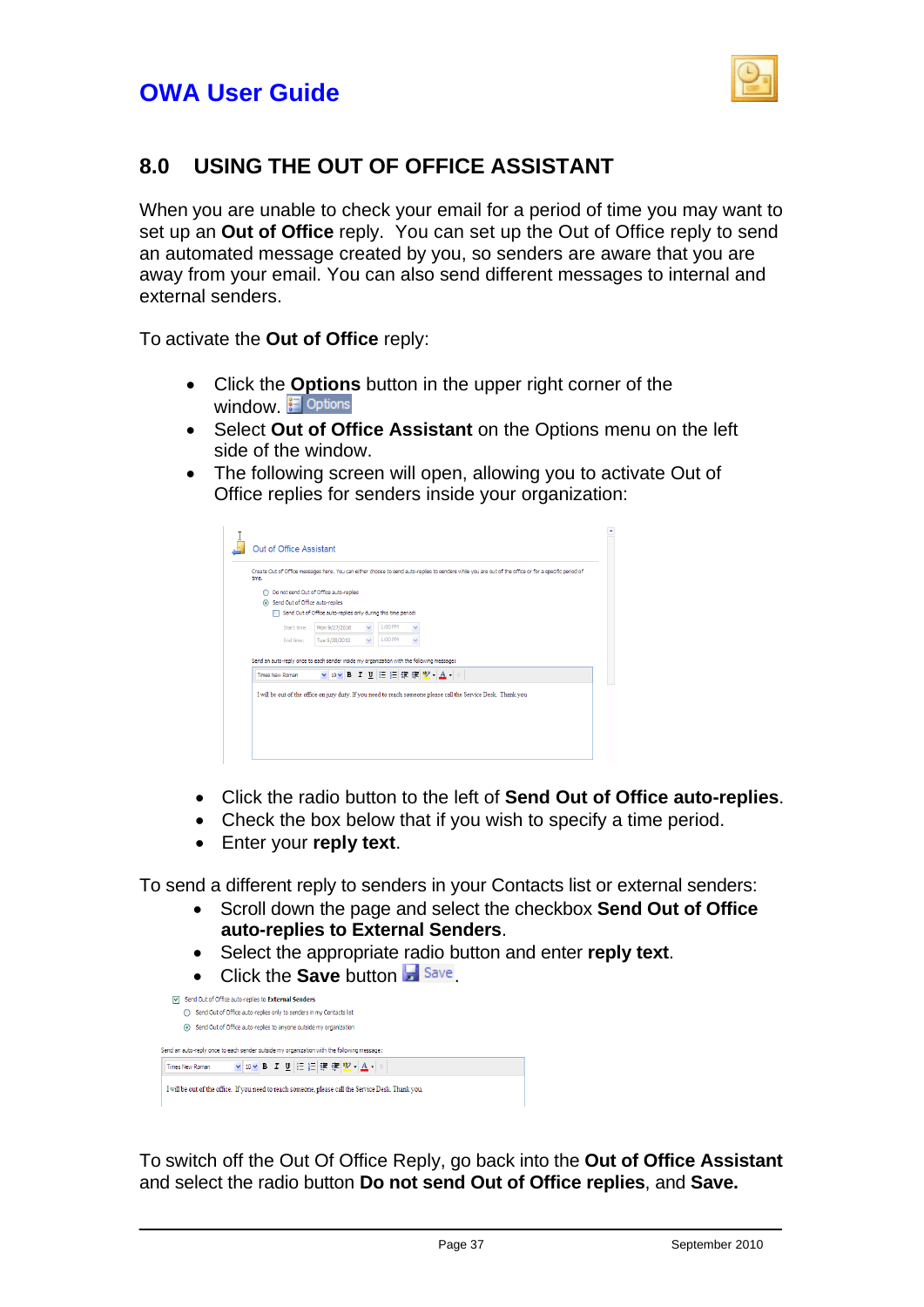

### **9.0 EMAIL ACCOUNT MANAGEMENT**

Some CA.mail customers have limits set on the size of their email account storage.

Maintain your account by:

- 1. Deleting messages that you no longer need (including your sent items).
- 2. Regularly emptying your deleted items folder.
- 3. Dealing with junk emails and blocking senders.

#### **9.1 EMPTYING YOUR DELETED ITEMS FOLDER**

When you delete items they are moved to the deleted items folder. You need to empty the deleted items folder to permanently remove them from your mailbox.

To empty the deleted items folder within OWA:

- Open the Deleted Items Folder by clicking once on **Deleted Items** in the Navigation pane.
- Click on the **Empty Deleted Items** icon:



The following screen will appear:



• Click **OK**. The deleted items folder will be emptied.

#### **9.2 RECOVERING DELETED ITEMS**

To recover deleted items within OWA:

- From the Navigation Pane open the **Deleted Items** folder.
- Click on the **Recover Deleted Items** icon:

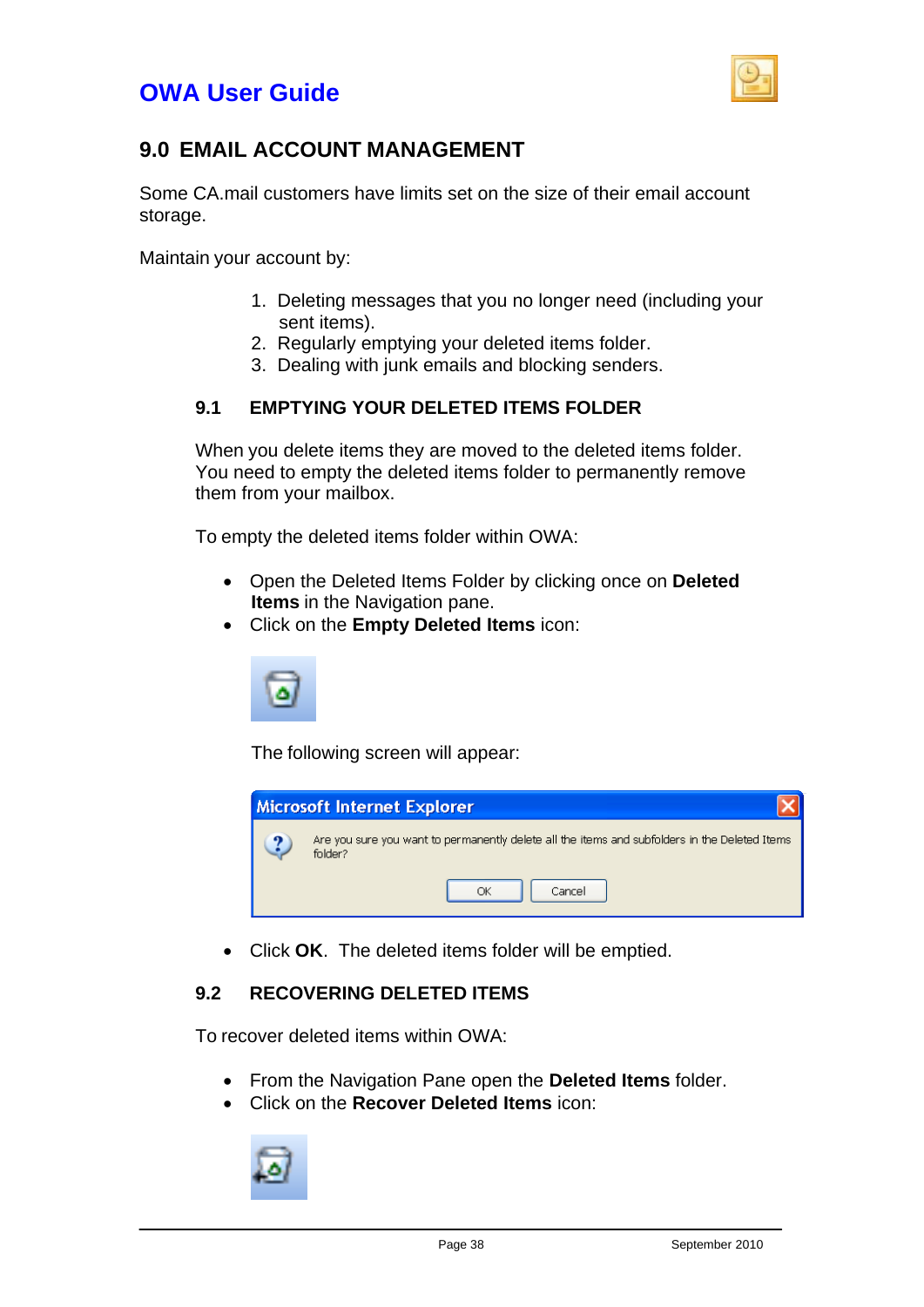

OR

- Click on **Options** in the Navigation Pane.
- Scroll down to **Recover Deleted Items**.
- Click **View Items**. The Recover Deleted Items dialog box will appear.
- Select the items you wish to recover.

**Please Note:** To select multiple non-adjacent items hold down the ctrl key while selecting the columns. To select multiple adjacent columns hold down the shift key while selecting the first and last column in the range.

• Click on the **Recover** button:



The recovered items will be moved back into your Deleted Items folder.

**Please Note:** If you delete items from within the Recover Deleted Items dialog box there is no way to retrieve them in OWA.

### **10.0 LOGGING OUT OF YOUR EMAIL ACCOUNT**

**You must remember to log out of your email account** to prevent other users from accessing your mail and potentially abusing your account.

To log out of your OWA email account:

• Click on the **Log Off** icon which can be found on the toolbar:

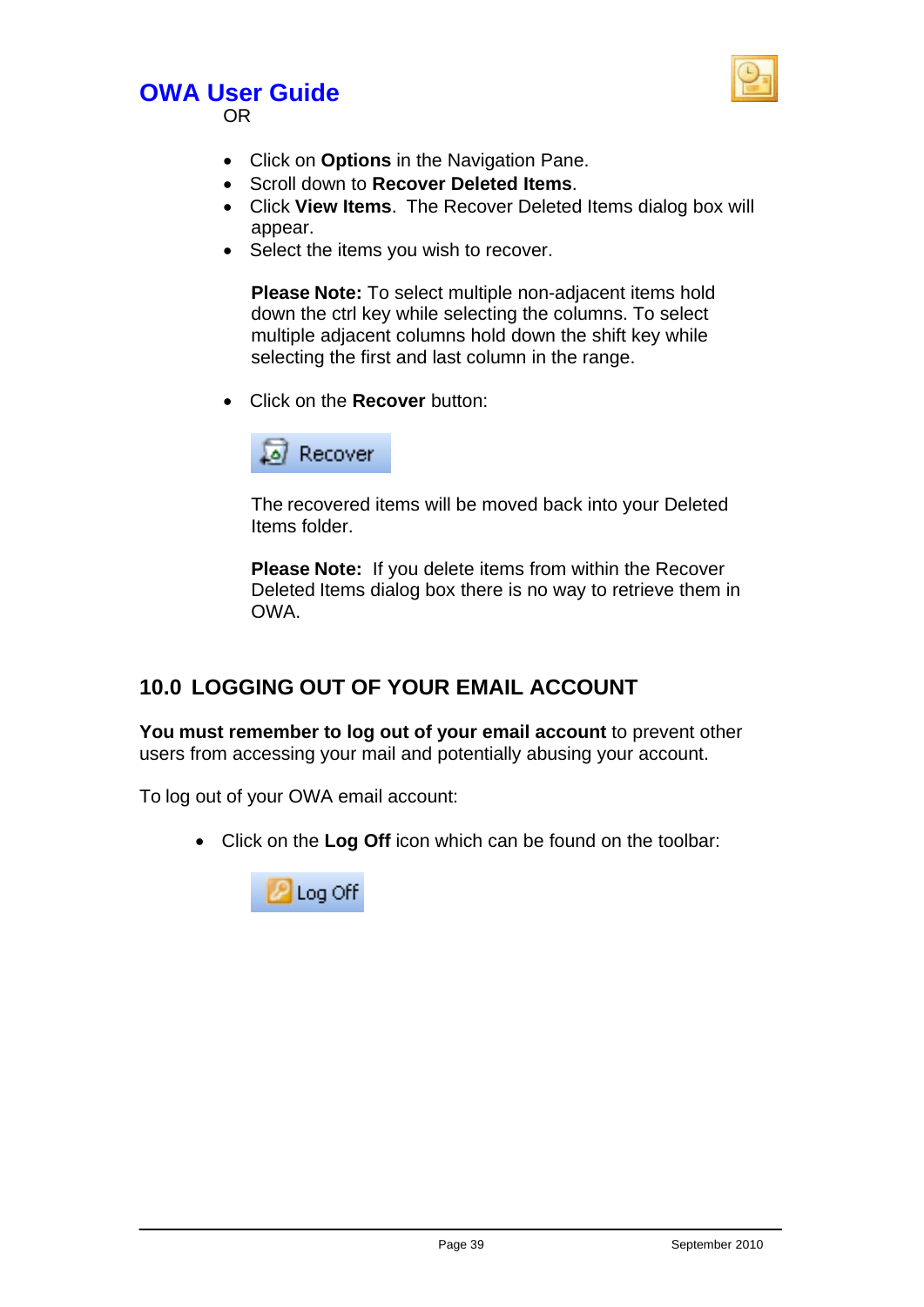



### **11.0 GETTING HELP**

#### **11.1 GETTING HELP WITHIN OUTLOOK WEB ACCESS**

• You can get help anywhere within OWA by clicking on the **Help** icon:



#### The following screen will appear:



When you first open Help:

- The right hand pane contains location specific information. For example, when you are in the Inbox and click on Help, information specific to the Inbox will be displayed. Similarly if you are creating a new message or are in your Contacts folder then Help specific to these functions will appear.
- The left hand pane contains the full list of topics covered by Outlook Web Access Help. To expand a topic click on the plus (+) sign to the left of the topic and then click on the item you want to learn about. The information will then be displayed in the right hand pane.